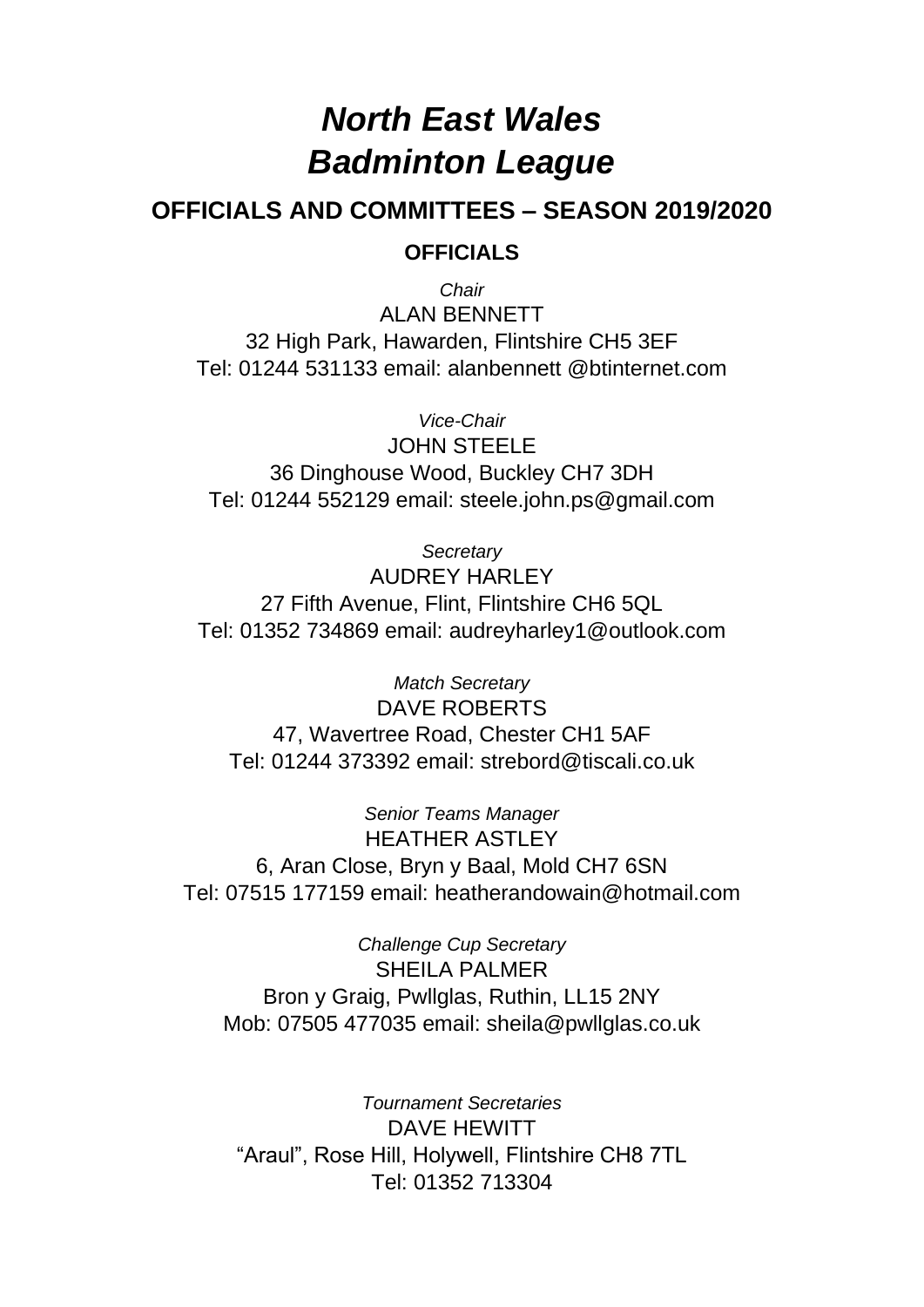JANE LIDDLE Tel: 01244 661325 Mob: 07401 369062

*Press Secretary* MIKE COPPACK 2 Uwch-y-dre, Gwernymynydd, Mold CH7 4AB Tel: 01352 752767 email: [mikecoppack@talktalk.net](mailto:mikecoppack@talktalk.net)

*Treasurer* HAZEL McCOLL 42 Penlan Drive, Hawarden, Flintshire CH5 3HP Tel: 01244 531962 email: [macmccoll@aol.com](mailto:macmccoll@aol.com)

*Website Co-ordination* LUKE TANNER Mob: 07896 890131 email: [barcerba@gmail.com](mailto:barcerba@gmail.com)

> *Coaching Secretary* Vacant

*Welfare Officer* ROB PULLIN Mob: 07834 364324 email: [robpullin@hotmail.com](mailto:robpullin@hotmail.com)

# **COMMITTEES**

*Other NEWBL Committee Members* Trisha Hird Mal Davies Dave Markey Owain Astley

*Challenge Cup Committee*

Chair: H Astley Secretary: S Palmer; A. Harley; Plus two co-opted members from each Division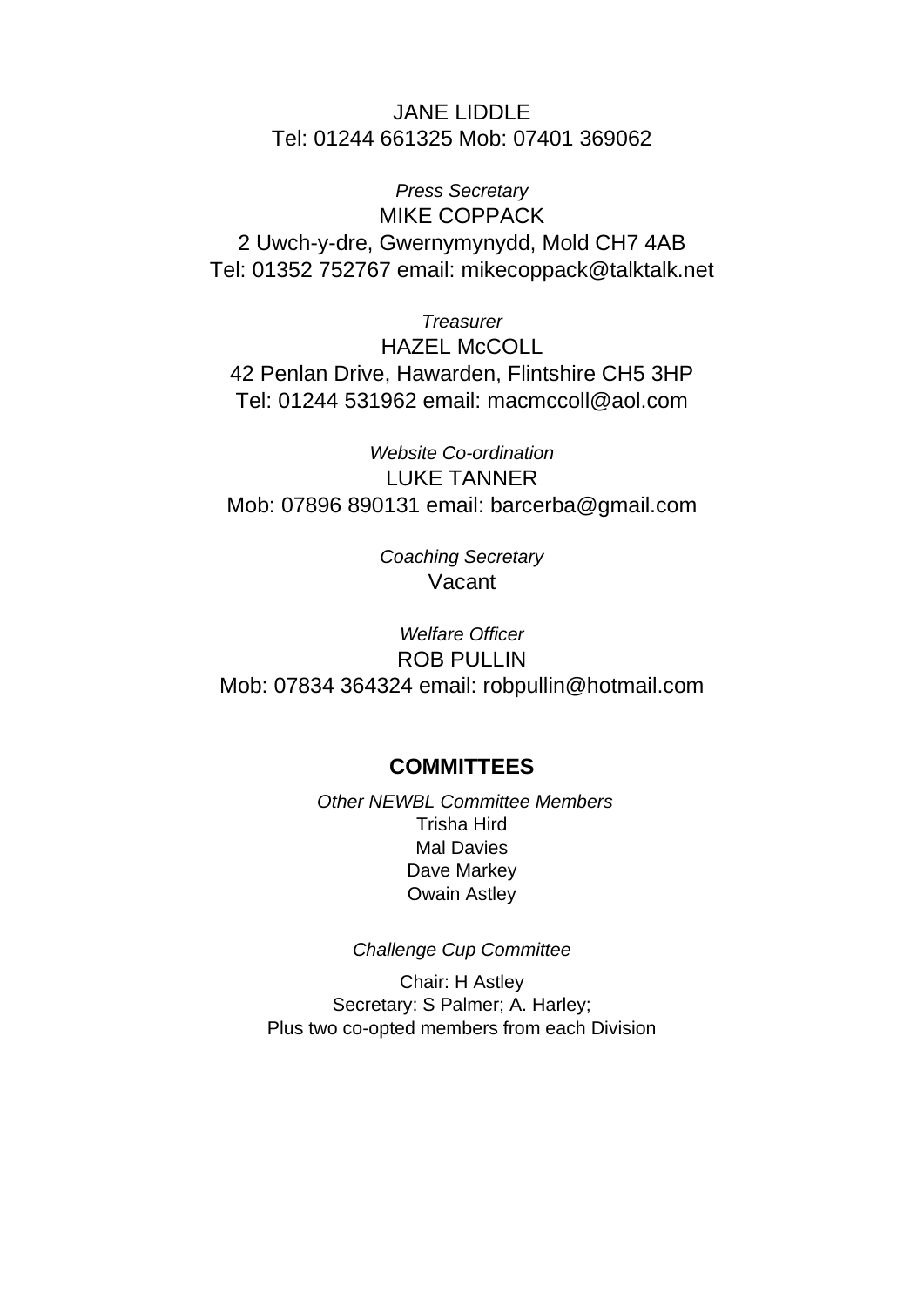# **Challenge Cup Dates**

Round 1 – week commencing Monday,  $4<sup>th</sup>$  November, 2019

Round 2 – week commencing Monday, 9th December, 2019

Round 3 – week commencing Monday,3rd February, 2020

Semi Finals – Tuesday  $10^{th}$  and Thursday  $12^{th}$  March,  $2020$  – Mold L.C.

Finals – Thursday  $9<sup>th</sup>$  April – Mold L.C.

# **NEWBL Meetings**

T.B.A. **September** November January 2020 **March** April (AGM)

# **BADMINTON TOURNAMENT PROGRAMME 2019 – 2020 2020**

Sunday 15<sup>th</sup> March League Handicap Deeside LC Dave Hewitt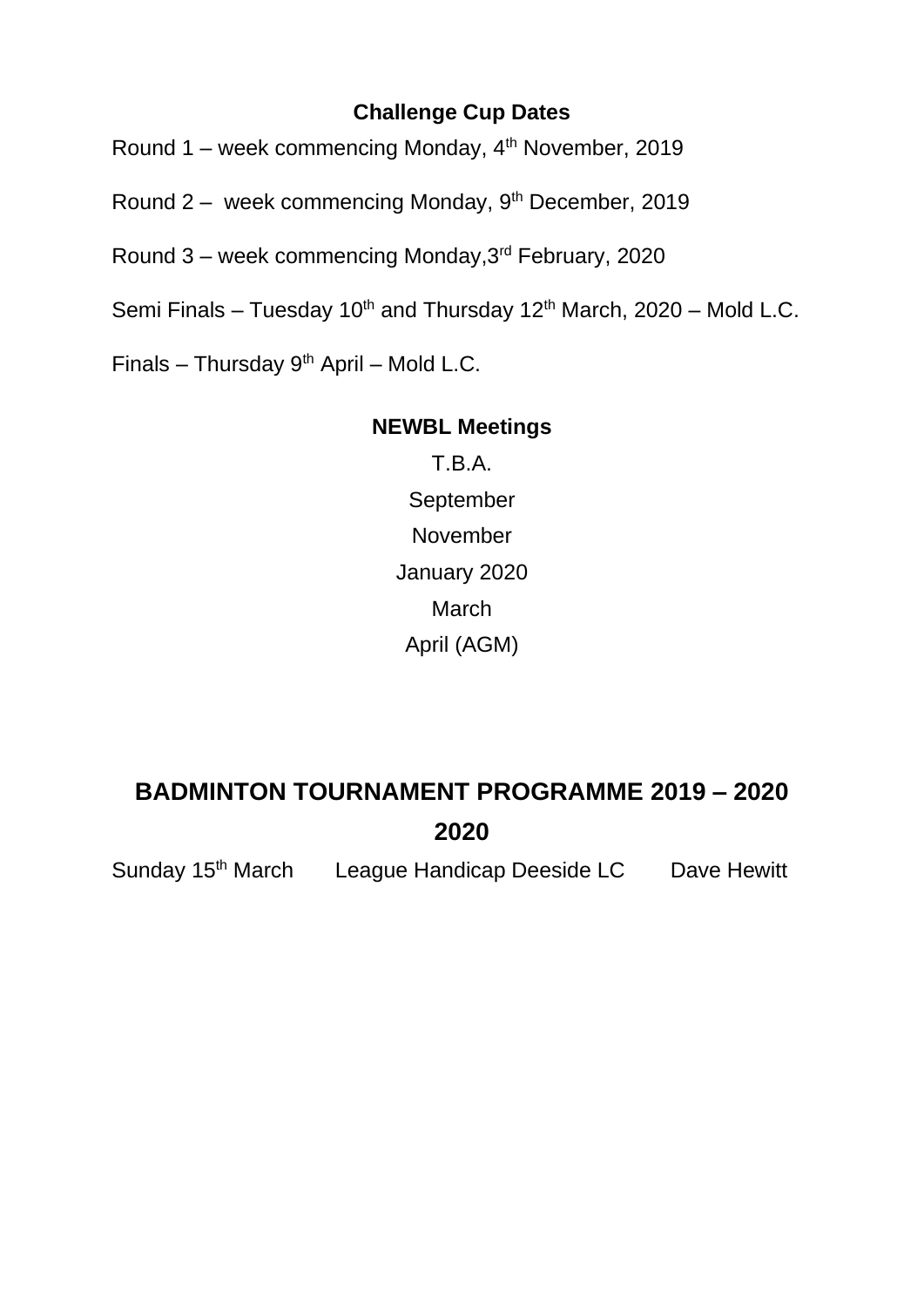#### **NORTH EAST WALES BADMINTON LEAGUE CLUB DETAILS SEASON 2019-20**

| <b>Buckley B.C</b>                                                                                                                                                            | Buckley Leisure Centre, Mill Lane, Buckley, CH7 3HB                                                                                                                                                                                                                                                                                                                       |
|-------------------------------------------------------------------------------------------------------------------------------------------------------------------------------|---------------------------------------------------------------------------------------------------------------------------------------------------------------------------------------------------------------------------------------------------------------------------------------------------------------------------------------------------------------------------|
| Match Night:                                                                                                                                                                  | Monday 8.00 pm prompt                                                                                                                                                                                                                                                                                                                                                     |
| Club Secretary:                                                                                                                                                               | Mr Steven Eltham, 10 Park Derwen, Leeswood, Flintshire, CH7 4UH                                                                                                                                                                                                                                                                                                           |
| Phone:                                                                                                                                                                        | (Mob) 07783 328892                                                                                                                                                                                                                                                                                                                                                        |
| E-mail:                                                                                                                                                                       | secretary@buckleybc.org.uk                                                                                                                                                                                                                                                                                                                                                |
| Match Secretary:                                                                                                                                                              | Chris Dailey, Llwyn Fedw, Cefn Bychan Road, Pantymwyn, Mold, CH7 5EL                                                                                                                                                                                                                                                                                                      |
| Phone:                                                                                                                                                                        | (Priv) 01352 740243 (Mob) 07784 635069                                                                                                                                                                                                                                                                                                                                    |
| E-mail:                                                                                                                                                                       | acdailey@tiscali.co.uk                                                                                                                                                                                                                                                                                                                                                    |
| Club Welfare Officer                                                                                                                                                          | Ben Betts, 12 Rhodfa Gwenffrewi, Oakenholt, Flint CH6 5WJ                                                                                                                                                                                                                                                                                                                 |
| Phone:                                                                                                                                                                        | (Priv) 01352 349213 (Mob) 07828 820083                                                                                                                                                                                                                                                                                                                                    |
| E-mail:                                                                                                                                                                       | ben.betts@riverdeecentre.co.uk                                                                                                                                                                                                                                                                                                                                            |
| <b>Alternative Contact</b>                                                                                                                                                    | Rob Bishop, 2 Willow Close, Buckley, Flintshire, CH7 3AU                                                                                                                                                                                                                                                                                                                  |
| Phone:                                                                                                                                                                        | (Priv) 01244 540969 (Mob) 07568 166559                                                                                                                                                                                                                                                                                                                                    |
| E-mail:                                                                                                                                                                       | bishoprjb@hotmail.com                                                                                                                                                                                                                                                                                                                                                     |
| <b>Connah's Quay</b><br><b>B.C.</b><br>Match Night:<br>Club Secretary:<br>Phone:<br>E-mail:<br>Match Secretary:<br>Phone:<br>E-mail:<br><b>Club Welfare Officer</b><br>Phone: | Coleg Cambria, CH5 4BR<br>Tuesday 7.00 pm<br>Ann Hipkiss, Highworth Long Lane, Saughall, Chester, CH1 6DN<br>(Mob) 07932 372131<br>annhipkiss@yahoo.com<br>Mrs Jane Roberts, 50 King George Street, Shotton, Flintshire, CH5 1DZ<br>(Mob) 07837137209<br>janey.roberts@hotmail.co.uk<br>Ann Hipkiss, Highworth Long Lane, Saughall, Chester, CH1 6DN<br>As Club Secretary |
| Deeside B.C.                                                                                                                                                                  | TBD                                                                                                                                                                                                                                                                                                                                                                       |
| Match Night:                                                                                                                                                                  | TBD                                                                                                                                                                                                                                                                                                                                                                       |
| Club Secretary:                                                                                                                                                               | Ashley Oxborough, 42 Ash Lane, Mancot, Flintshire, CH5 2 BR                                                                                                                                                                                                                                                                                                               |
| Phone:                                                                                                                                                                        | (Mob) 07810 376741                                                                                                                                                                                                                                                                                                                                                        |
| E-mail:                                                                                                                                                                       | tractorboyash@hotmail.com                                                                                                                                                                                                                                                                                                                                                 |
| Match Secretary:                                                                                                                                                              | Henry Carrington, 25 Henley Avenue, Connah's Quay Deeside CH5 4HT                                                                                                                                                                                                                                                                                                         |
| Phone:                                                                                                                                                                        | (Mob) 07402 917979                                                                                                                                                                                                                                                                                                                                                        |
| E-mail:                                                                                                                                                                       | carrington.henry@googlrmail.com                                                                                                                                                                                                                                                                                                                                           |
| Club Welfare Officer                                                                                                                                                          | Laura Parry, 26 Ffordd Yr Ysgol, Flint, CH6 5ET                                                                                                                                                                                                                                                                                                                           |
| Phone:                                                                                                                                                                        | (Mob) 07521 168415                                                                                                                                                                                                                                                                                                                                                        |
| E-mail:                                                                                                                                                                       | happy_8_85@hotmail.com                                                                                                                                                                                                                                                                                                                                                    |
| Denbigh B.C.                                                                                                                                                                  | Denbigh Leisure Centre, LL16 3HB                                                                                                                                                                                                                                                                                                                                          |
| Match Night:                                                                                                                                                                  | Friday 7.00 pm prompt                                                                                                                                                                                                                                                                                                                                                     |
| Club Secretary:                                                                                                                                                               | Katie Owen, 13, Morfa View, Bodelwyddan LL18 5TT                                                                                                                                                                                                                                                                                                                          |
| Phone:                                                                                                                                                                        | (Priv) 01745 585924 (Mob) 07828 049320                                                                                                                                                                                                                                                                                                                                    |
| E-mail:                                                                                                                                                                       | denbighclub@gmail.com                                                                                                                                                                                                                                                                                                                                                     |
| Match Secretary:                                                                                                                                                              | As Club Secretary                                                                                                                                                                                                                                                                                                                                                         |
| Club Welfare Officer                                                                                                                                                          | As Club Secretary                                                                                                                                                                                                                                                                                                                                                         |
| <b>Alternative Contact</b>                                                                                                                                                    | <b>Meiner Hughes</b>                                                                                                                                                                                                                                                                                                                                                      |
| Phone:                                                                                                                                                                        | (Mob) 07754 233448                                                                                                                                                                                                                                                                                                                                                        |
| E-mail:                                                                                                                                                                       | maisehugs@fsmail.net                                                                                                                                                                                                                                                                                                                                                      |
| Eros B.C.                                                                                                                                                                     | <b>Buckley Leisure Centre</b>                                                                                                                                                                                                                                                                                                                                             |
| Match Night:                                                                                                                                                                  | Wednesday 8.00 pm prompt                                                                                                                                                                                                                                                                                                                                                  |
| Club Secretary:                                                                                                                                                               | Heather Astley, 6 Aran Close, Bryn-y-Ball, Mold, Flintshire CH7 6SN                                                                                                                                                                                                                                                                                                       |
| Phone:                                                                                                                                                                        | (Mob) 07515 177159                                                                                                                                                                                                                                                                                                                                                        |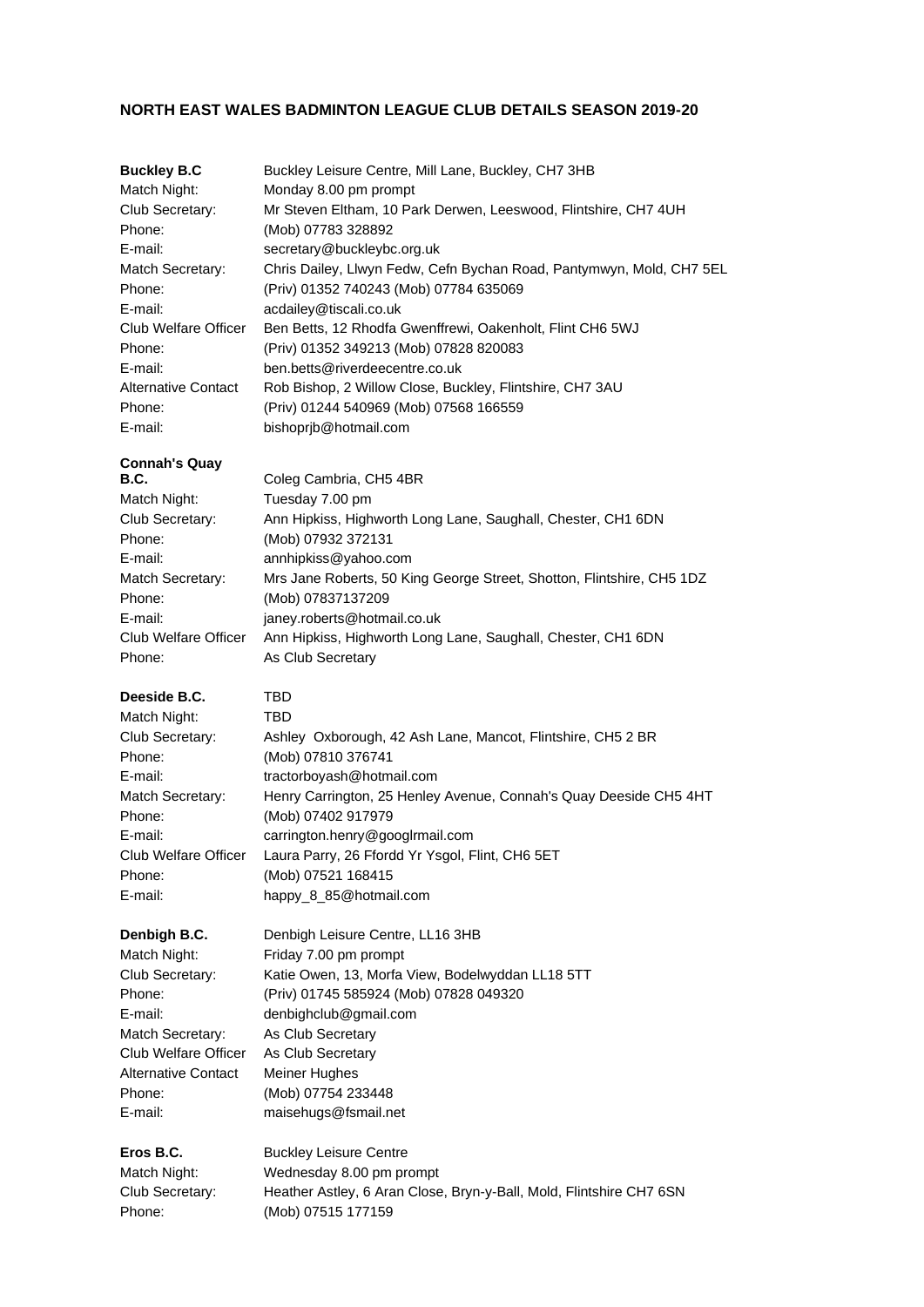| E-mail:<br>Match Secretary: | heatherandowain@hotmail.co.uk<br>Owain Astley, 6 Aran Close, Bryn-y-Ball, Mold, Flintshire CH7 6SN |
|-----------------------------|----------------------------------------------------------------------------------------------------|
|                             |                                                                                                    |
| Phone:                      | (Mob) 07951 805946                                                                                 |
| Email:                      | heatherandowain@hotmail.co.uk                                                                      |
| <b>Club Welfare Officer</b> | As Club Secretary<br>Jamie Noble                                                                   |
| <b>Alternative Contact</b>  |                                                                                                    |
| Phone:                      | (Mob) 07872 818755                                                                                 |
| E-mail:                     | jamienobles2000@oulook.com                                                                         |
| Flint Phoenix B.C.          | Holywell High School, Strand Walk, Holywell, Flintshire CH8 7AW                                    |
| Match Night:                | Thursday 7.30 pm                                                                                   |
| Club Secretary:             | Audrey Harley. 27 Fifth Avenue, Flint, Flintshire, CH6 5QL                                         |
| Phone:                      | (Mob) 07731 851981                                                                                 |
| E-mail:                     | audreyharley1@outlook.com                                                                          |
| Match Secretary:            | Chris Travers, Rose Cottage, Pen Y Ball, Holywell, CH8 8SU                                         |
| Phone:                      | (Mob) 07443 024864                                                                                 |
| E-mail:                     | chris.travers32@gmail.com or Chris.Travers@holywellleisurecentre.com                               |
| <b>Club Welfare Officer</b> | Judith Hughes, 12 Edgecroft, Tattenhall, Cheshire CH3 9LN                                          |
| Phone:                      | (Mob) 07736 567952                                                                                 |
| E-mail:                     | judith.hughes80@yahoo.com                                                                          |
| <b>Alternative Contact</b>  | Tara Moorcroft, Ash Farm, Lixwm, Holywell, Flintshire CH8 8NE                                      |
| Phone:                      | (Mob) 07909 526355                                                                                 |
| E-mail:                     | tmoorcroft26@gmail.com                                                                             |
| <b>Hawarden</b>             | Hawarden High School, The Highway, Hawarden, Deeside, CH5 3DJ                                      |
| Match Night:                | Wednesday 8.00 pm                                                                                  |
| Club Secretary:             | Dave Roberts, 47 Wavertree Road, Blacon, Chester, CH1 5AF                                          |
| Phone:                      | (Priv) 01244 373392 (Bus) 01244 847566 (Mob) 07810 745326                                          |
| E-mail:                     | strebord@tiscali.co.uk                                                                             |
| Match Secretary:            | Rob Jones, 2 Pendragon Court, Hermitage Park, Wrexham, LL13 7GY                                    |
| Phone:                      | (Mob) 07805 553817                                                                                 |
| E-mail:                     | rubberblob@gmail.com                                                                               |
| <b>Club Welfare Officer</b> | Rob Jones, 2 Pendragon Court, Hermitage Park, Wrexham, LL13 7GY                                    |
| <b>Alternative Contact</b>  | Dave Blenkley, 5 Alyn Park, Hawarden, Deeside, CH5 3GA                                             |
| Phone:                      | (Priv) 01244 520778 (Mob) 07801 545783                                                             |
| E-mail:                     | daveblenkley@hotmail.co.uk                                                                         |
| <b>Holywell B.C.</b>        | Holywell Leisure Centre, CH8 7UZ                                                                   |
| Match Night:                | Tuesday 8.00 pm                                                                                    |
| Club Secretary:             | Mr Paul Jones, Y Faenol, Pen y Maes Road, Holywell, Flintshire, CH8 7BB                            |
| Phone:                      | (Priv) 01352 714952                                                                                |
| E-mail:                     | kpjones22@btinternet.com                                                                           |
| Match Secretary:            | As Secretary                                                                                       |
| Phone:                      | (Priv) 01745 582970                                                                                |
| E-mail:                     | dafyddmair@btinternet.com                                                                          |
| <b>Club Welfare Officer</b> | Iain Jones, 75 Dee Road, Connah's Quay, Deeside, CH5 4NZ                                           |
| Phone:                      | (Priv) 01244 821641                                                                                |
| E-mail:                     | iainlukejones@icloud.com                                                                           |
| <b>Alternative Contact</b>  | As Club Welfare Officer                                                                            |
| Llanferres B.C.             | Ruthin Leisure Centre (All teams), LL15 1EG                                                        |
| Match Night:                | A, B, C and D Teams Tuesday 7:30 pm                                                                |
| Club Secretary:             | Claire Halestrap, Rectory Cottage, Village Road, Nannerch, CH7 5RD                                 |
| Phone:                      | (Priv) 01352 799003 (Bus) 01352 741119 (Mob) 07980 657496                                          |
| E-mail:                     | clairehalestrap@harrisondd.co.uk                                                                   |
| Match Secretary:            | Dave Clough, Bryn Celyn, Tafarn Y Gelyn, Mold, CH7 5SQ                                             |
| Phone:                      | (Priv) 01352 810802 (Mob) 07811 352841                                                             |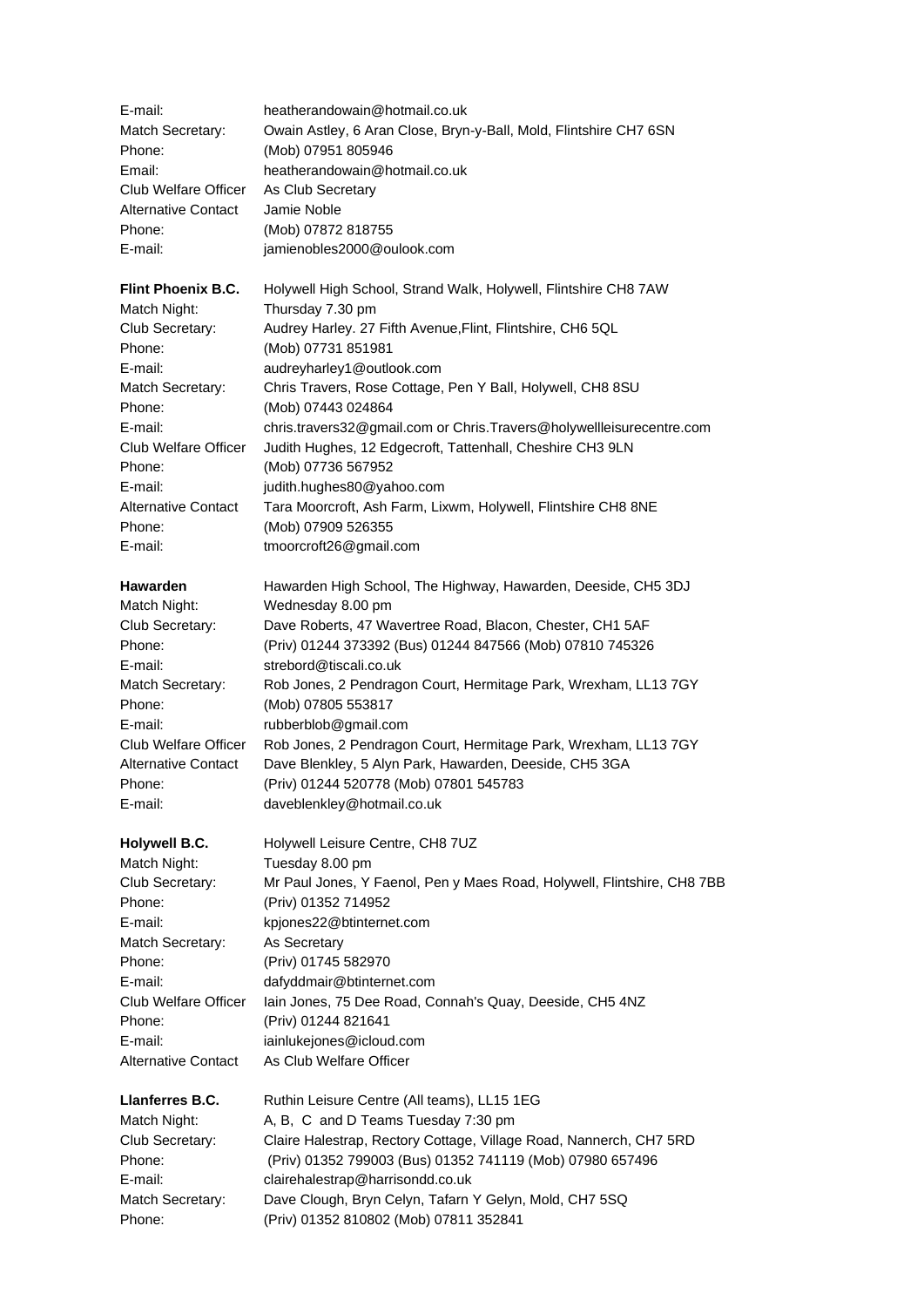| E-mail:                     | davidclough@icloud.com                                                        |
|-----------------------------|-------------------------------------------------------------------------------|
| Club Welfare Officer        | Jane Givelin, Green Bank, Tafarn Y Gelyn, Mold                                |
| Phone:                      | (Priv) 01352 810359 (Mob) 07581 435144                                        |
| E-mail:                     | givelin@tiscali.co.uk                                                         |
| Llangollen B.C.             | Llangollen Leisure Centre, Dinbren Rd, Llangollen, LL20 8TG                   |
| Match Night:                | Wednesday 8.00 pm                                                             |
| Club Secretary:             | Laurence O'Donnell, 7 Wern Road, Llangollen, Denbighshire, LL20 8DU           |
| Phone:                      | (Priv) 01978 862915 (Mob) 07392297122                                         |
| E-mail:                     | ljpodonnell@gmail.com                                                         |
| Match Secretary:            | As Secretary                                                                  |
| Club Welfare Officer        | Viv Davies, 4 Beech House, Weston Rhyn, Oswestry SY10 7TA                     |
| E-mail:                     | viv22mdavies@gmail.com                                                        |
| <b>Alternative Contact</b>  | Lynn Coxey, 7 Wern Road, Llangollen, Denbighshie, LL20 8DU                    |
| Phone:                      | (Priv) 01978 862915 (Mob) 07856 941491                                        |
| E-mail:                     | lynncoxey@hotmail.co.uk                                                       |
| Mold B.C.                   | Mold Sports Centre, CH7 1HT                                                   |
| Match Night:                | A, B & C Tuesday 7:30 pm                                                      |
| Club Secretary:             | Trisha Hird, Glenholme, Cefn Bychan Woods, Pantymwyn, Flintshire, CH7 5EP     |
| Phone:                      | (Priv) 01352 740348 (Mob) 07979 408484                                        |
| E-mail:                     | trishahird@btinternet.com                                                     |
| Match Secretary:            | Chris Preston, Wood End, Cefn Bychan Woods, Pantymywn CH7 5EP                 |
| Phone:                      | (Priv) 01352 753533 (Mob) 07788 720967                                        |
| E-mail:                     | chris_m_preston@hotmail.com                                                   |
| Club Welfare Officer        | Trisha Hird and Jane Peace                                                    |
| Phone:                      | (Priv) 01352 771769 (Jane) (Mob) 07799 114431 (Jane)                          |
| E-mail:                     | janepeace@hotmail.com                                                         |
| Prestatyn B.C.              | Prestatyn Leisure Centre, 2 Princess Avenue, Prestatyn, Denbighshire LL19 8RS |
| Match Night:                | Wednesday 7:30 pm                                                             |
| Club Secretary:             | Glyn Watson, 37 Highlands Road, Rhuddlan LL18 2SB                             |
| Phone:                      | (Mob) 07590 040440                                                            |
| E-mail:                     | glynwatson@me.com                                                             |
| Match Secretary:            | Simon Brennan, 32, Highbury Avenue, Prestatyn, LL19 7NS                       |
| Phone:                      | (Mob) 07881 918717                                                            |
| E-mail:                     | sibrenn71@btinternet.com                                                      |
| Club Welfare Officer        | Trevor Casey, 2 Clifton Grove, Rhyl Denbighshire LL18 4AF                     |
| E-mail:                     | trevorjcasey@gmail.com                                                        |
| Phone:                      | (Mob) 07972 865994 (Bus) 01745 342268                                         |
| Alternative contact         | Karen Brennan, 32, Highbury Avenue, Prestatyn, LL19 7NS                       |
| Phone:                      | (Mob) 07500 896140                                                            |
| E-mail:                     | kcsb63@btinternet.com                                                         |
| Rossett B.C.                | Darland Sports Centre, Rossett, LL12 0EN                                      |
| Match Night:                | Monday 7.30 pm                                                                |
| Club Secretary:             | Simon Lane                                                                    |
| Phone:                      | (Mob) 07710 513780                                                            |
| E-mail:                     | simlane73@gmail.com                                                           |
| Match Secretary:            | David Lovatt, Ty capel Hen Ffordd, Nercwys, Flintshire, CH7 4DL               |
| E-mail:                     | fdlovatt@btconnect.com                                                        |
| Phone:                      | (Mob) 07768 611911                                                            |
| <b>Club Welfare Officer</b> | Sue Lord, 3 Maes Glass off Court Road, Wrexham, LL13 7SN                      |
| Phone:                      | (Priv) 01978 356516 (Mob) 07779 782595                                        |
| E-mail:                     | sue.lord23@gmail.com                                                          |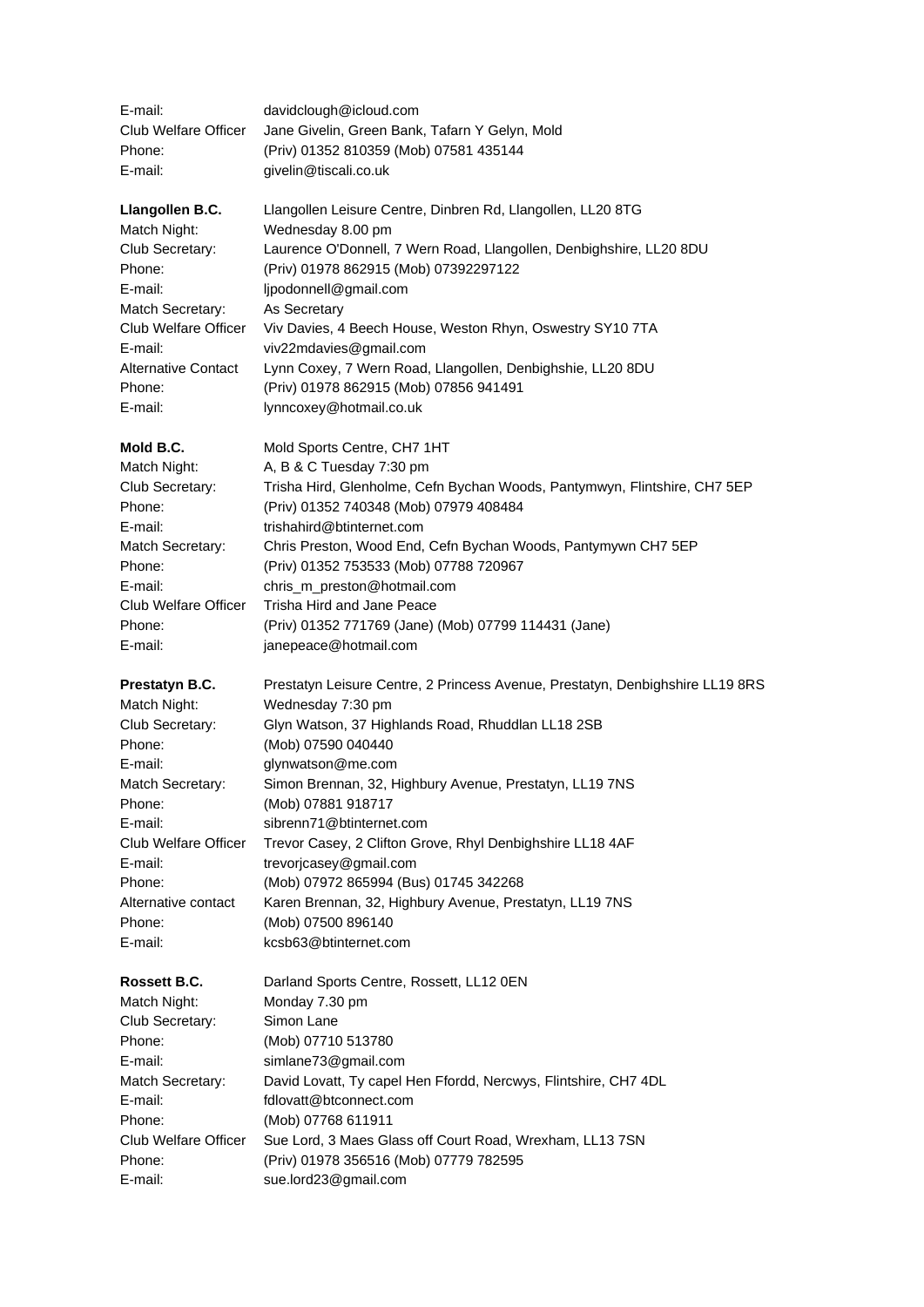#### **NORTH EAST WALES BADMINTON LEAGUE TABLES FOR 2019-2020 (INCOMPLETE)**

| <b>DIVISION 1</b>      | P  | W              | D              | L              | F  | A  | F   | A   | <b>Pts</b> |
|------------------------|----|----------------|----------------|----------------|----|----|-----|-----|------------|
| <b>EROS</b>            | 12 | 12             | 0              | 0              | 77 | 19 | 161 | 52  | 101        |
| <b>FLINT PHOENIX A</b> | 12 | 11             | 0              | 1              | 77 | 19 | 163 | 51  | 99         |
| <b>MOLD A</b>          | 13 | 8              | $\overline{0}$ | 5              | 65 | 39 | 146 | 98  | 81         |
| <b>LLANFERRES A</b>    | 14 | 6              | 1              | $\overline{7}$ | 51 | 61 | 120 | 139 | 64         |
| <b>DENBIGH A</b>       | 12 | 4              | 3              | 5              | 49 | 47 | 111 | 105 | 60         |
| <b>ROSSETT A</b>       | 11 | $\overline{2}$ | 3              | 6              | 34 | 54 | 78  | 128 | 41         |
| <b>DEESIDE</b>         | 12 | 0              | 3              | 9              | 22 | 74 | 62  | 160 | 25         |
| <b>MOLD B</b>          | 12 | 0              | $\overline{2}$ | 10             | 17 | 79 | 50  | 164 | 19         |
| <b>DIVISION 2</b>      | P  | W              | D              | L              | F  | A  | F   | A   | Pts        |
| <b>FLINT PHOENIX B</b> | 11 | 10             | 0              | 1              | 74 | 14 | 157 | 38  | 94         |
| <b>BUCKLEY</b>         | 13 | 10             | 1              | $\overline{2}$ | 73 | 31 | 156 | 77  | 94         |
| <b>LLANGOLLEN</b>      | 12 | 8              | 3              | 1              | 60 | 36 | 138 | 86  | 79         |
| <b>LLANFERRES B</b>    | 12 | 6              | $\overline{2}$ | 4              | 51 | 45 | 116 | 109 | 65         |
| <b>HAWARDEN</b>        | 13 | 4              | $\overline{2}$ | $\overline{7}$ | 45 | 59 | 100 | 135 | 55         |
| PRESTATYN A            | 12 | 4              | $\overline{1}$ | $\overline{7}$ | 43 | 53 | 100 | 123 | 52         |
| <b>ROSSETT B</b>       | 13 | $\overline{2}$ | 0              | 11             | 31 | 73 | 78  | 157 | 35         |
| <b>LLANFERRES C</b>    | 12 | 0              | 1              | 11             | 15 | 81 | 48  | 168 | 16         |
| <b>DIVISION 3</b>      | P  | W              | D              | L              | F  | A  | F   | A   | <b>Pts</b> |
|                        |    |                |                |                |    |    |     |     |            |
| <b>CONNAH'S QUAY</b>   | 13 | 12             | 0              | 1              | 81 | 23 | 173 | 57  | 104        |
| <b>HOLYWELL A</b>      | 12 | 11             | 0              | 1              | 79 | 17 | 167 | 48  | 101        |
| <b>DENBIGH B</b>       | 12 | $\overline{7}$ | $\overline{2}$ | 3              | 57 | 39 | 124 | 93  | 73         |
| MOLD C                 | 12 | 5              | $\overline{2}$ | 5              | 52 | 44 | 119 | 101 | 64         |
| <b>PRESTATYN B</b>     | 11 | 4              | 1              | 6              | 39 | 49 | 90  | 111 | 48         |
| FLINT PHOENIX C        | 11 | $\overline{2}$ | $\overline{2}$ | $\overline{7}$ | 32 | 56 | 74  | 120 | 38         |
| <b>LLANFERRES D</b>    | 12 | 1              | $\overline{2}$ | 9              | 27 | 69 | 68  | 146 | 31         |
| <b>HOLYWELL B</b>      | 13 | 1              | $\overline{1}$ | 11             | 17 | 87 | 46  | 180 | 20         |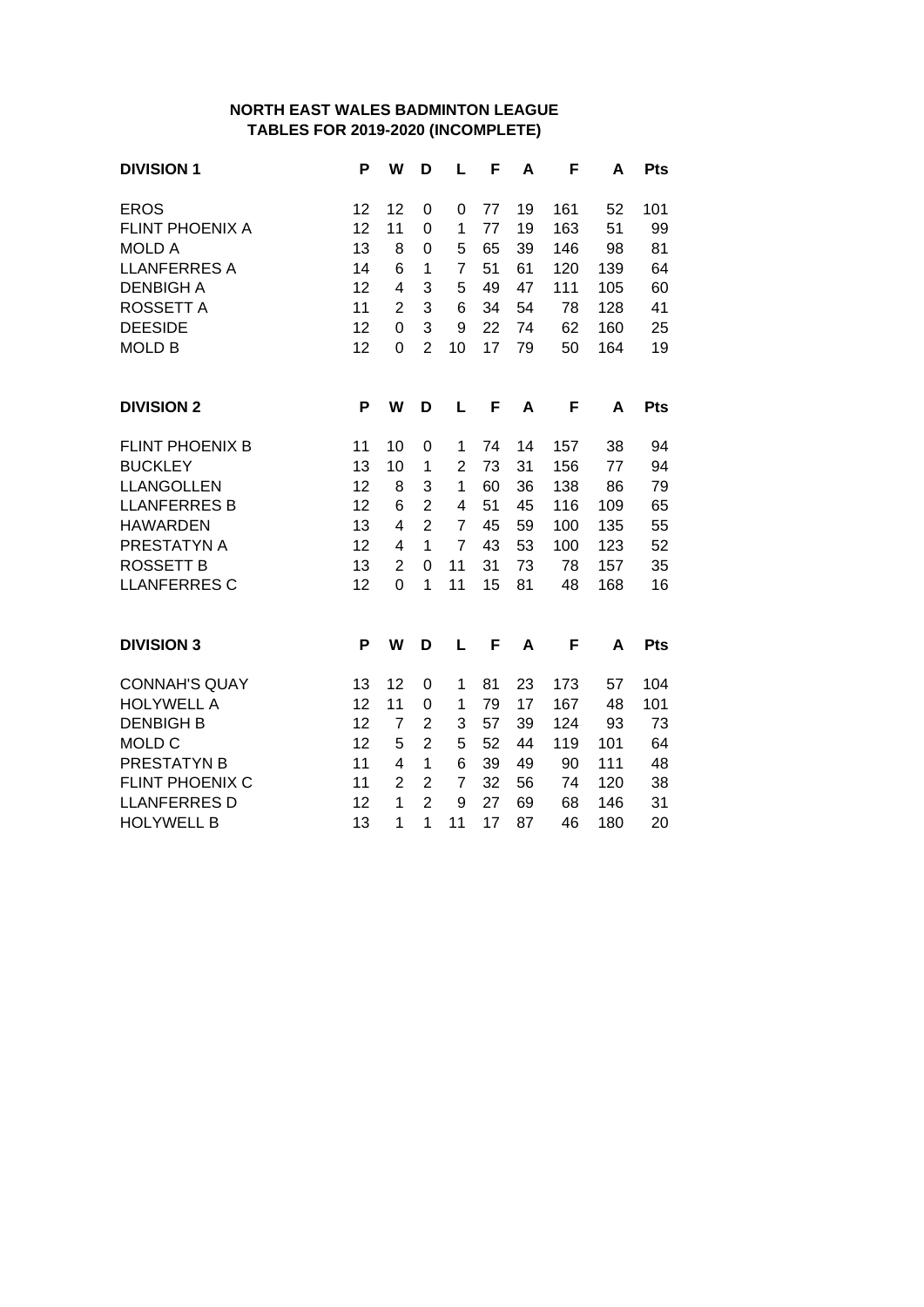#### **NORTH EAST WALES BADMINTON LEAGUE FIXTURES 2019 TO 2020 - DIVISION 1**

| Tue  | 01-Oct         | Llanferres A         | v        | Mold B              |
|------|----------------|----------------------|----------|---------------------|
| Wed  | 02-Oct         | Eros                 | v        | Rossett A           |
| Wed  | 02-Oct         | Deeside              | v        | Denbigh A           |
| Mon  | 07-Oct         | Rossett A            | v        | Mold A              |
| Thu  | 10-Oct         | Flint Phoenix A      | v        | Deeside             |
| Fri  | 11-Oct         | Denbigh A            | v        | Eros                |
| Tue  | 15-Oct         | Mold A               | v        | Llanferres A        |
| Wed  | 16-Oct         | Eros                 | v        | Flint Phoenix A     |
| Tue  | 22-Oct         | Llanferres A         | V        | Flint Phoenix A     |
| Wed  | 23-Oct         | Deeside              | v        | Eros                |
| Thu  | 24-Oct         | Mold B               | ٧        | Rossett A           |
| Wed  | 30-Oct         | Eros                 | v        | Mold A              |
| Thu  | 31-Oct         | Flint Phoenix A      | v        | Rossett A           |
| Fri  | 01-Nov         | Denbigh A            | v        | Llanferres A        |
| Week | 04-Nov         | <b>Challenge Cup</b> |          | <b>First Round</b>  |
| Tue  | 12-Nov         | Llanferres A         | v        | Rossett A           |
| Tue  | 12-Nov         | Mold A               | v        | Flint Phoenix A     |
| Wed  | 13-Nov         | Deeside              | v        | Mold B              |
| Mon  | 18-Nov         | Rossett A            | v        | Deeside             |
| Thu  | 21-Nov         | Mold B               | v        | Eros                |
| Thu  | 21-Nov         | Flint Phoenix A      | ٧        | Denbigh A           |
| Tue  | 26-Nov         | Mold A               | v        | Eros                |
| Thu  | 28-Nov         | Mold B               | ٧        | Denbigh A           |
| Tue  | 03-Dec         | Mold A               | v        | Mold B              |
| Tue  | 03-Dec         | Llanferres A         | v        | Deeside             |
| Fri  | 06-Dec         | Denbigh A            | v        | Rossett A           |
| Week | 09-Dec         | <b>Challenge Cup</b> | $\cdots$ | <b>Second Round</b> |
| Mon  | 16-Dec         | Rossett A            | v        | Llanferres A        |
| Wed  | 18-Dec<br>2020 | Eros                 | v        | Mold B              |
| Thu  | 09-Jan         | Flint Phoenix A      | v        | Llanferres A        |
| Thu  | 09-Jan         | Mold B               | v        | Mold A              |
| Fri  | 10-Jan         | Denbigh A            | v        | Deeside             |
| Mon  | 13-Jan         | Rossett A            | ٧        | Eros                |
| Wed  | 15-Jan         | Deeside              | V        | Flint Phoenix A     |
| Thu  | 16-Jan         | Mold B               | ٧        | Llanferres A        |
| Tue  | 21-Jan         | Llanferres A         | v        | Mold A              |
| Wed  | 22-Jan         | Eros                 | v        | Deeside             |
| Fri  | 24-Jan         | Denbigh A            | v        | Flint Phoenix A     |
| Tue  | 28-Jan         | Llanferres A         | v        | Denbigh A           |
| Thu  | 30-Jan         | Flint Phoenix A      | v        | Mold A              |
| Week | 03-Feb         | <b>Challenge Cup</b> |          | <b>Third Round</b>  |
| Tue  | 11-Feb         | Mold A               | v        | Rossett A           |
| Wed  | 12-Feb         | Deeside              | v        | Llanferres A        |
| Fri  | 14-Feb         | Denbigh A            | v        | Mold B              |
| Wed  | 19-Feb         | Eros                 | v        | Llanferres A        |
| Wed  | 19-Feb         | Deeside              | v        | Rossett A           |
| Fri  | 21-Feb         | Denbigh A            | v        | Mold A              |
| Tue  | 25-Feb         | Mold A               | ٧        | Deeside             |
| Thu  | 27-Feb         | Mold B               | ٧        | Flint Phoenix A     |
| Tue  | 03-Mar         | Mold A               | ٧        | Denbigh A           |
| Tue  | 03-Mar         | Llanferres A         | v        | Eros                |
| Thu  | 05-Mar         | Flint Phoenix A      | v        | Mold B              |
| Week | 09-Mar         | <b>Challenge Cup</b> |          | <b>Fourth Round</b> |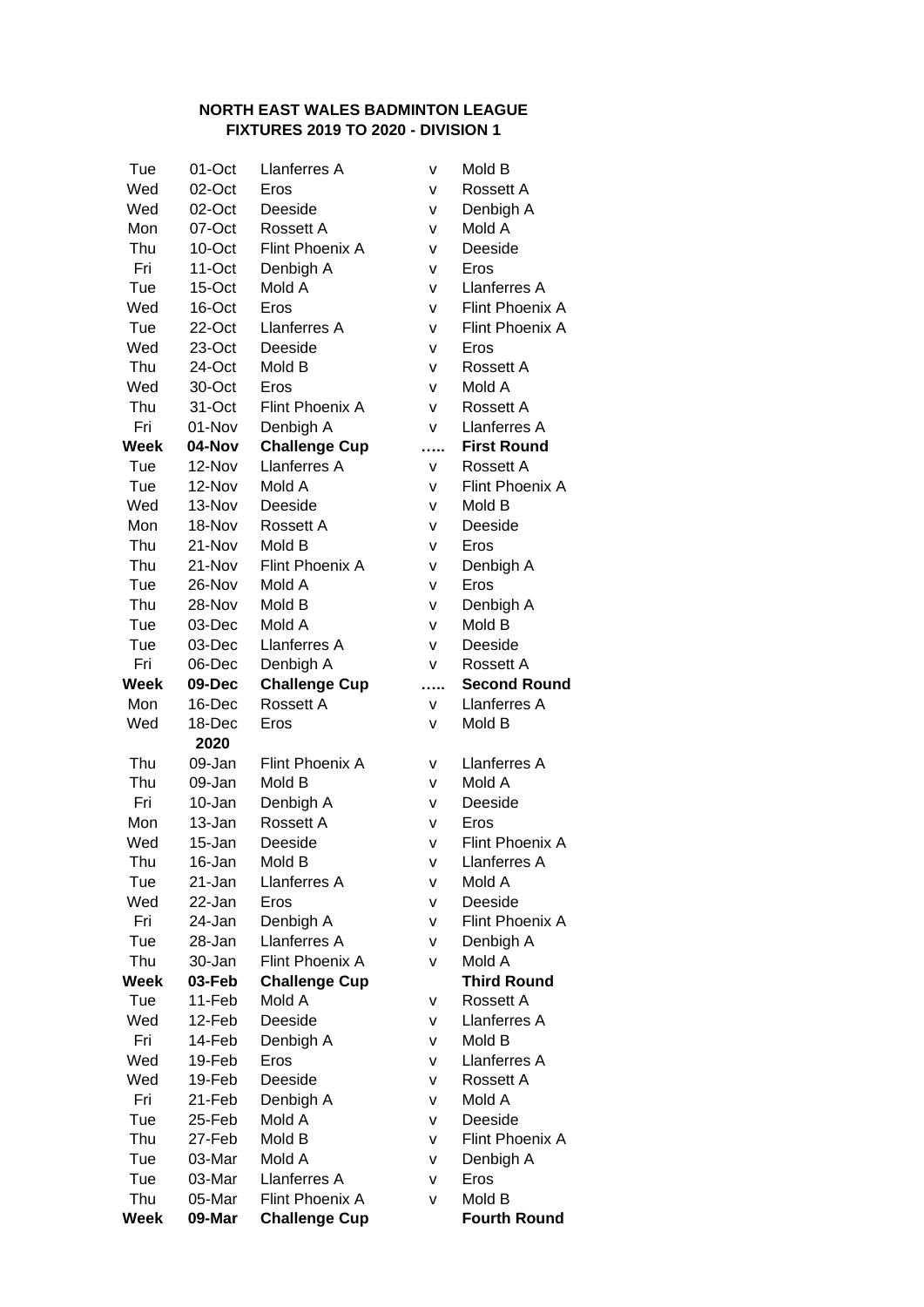| Mon | 16-Mar | Rossett A       |   | Flint Phoenix A |
|-----|--------|-----------------|---|-----------------|
| Wed | 18-Mar | Eros            | v | Denbigh A       |
| Thu | 19-Mar | Mold B          | v | Deeside         |
| Mon | 23-Mar | Rossett A       | v | Mold B          |
| Wed | 25-Mar | Deeside         | v | Mold A          |
| Thu | 26-Mar | Flint Phoenix A | v | Eros            |
| Mon | 30-Mar | Rossett A       | v | Denbigh A       |

#### **FIXTURES 2019 TO 2020 - DIVISION 2**

| Wed  | 02-Oct | Prestatyn A            | v | Llangollen             |
|------|--------|------------------------|---|------------------------|
| Wed  | 02-Oct | Hawarden               | v | Llanferres C           |
| Thu  | 03-Oct | Llanferres B           | v | <b>Flint Phoenix B</b> |
| Mon  | 07-Oct | <b>Buckley</b>         | v | Rossett B              |
| Wed  | 09-Oct | Llangollen             | v | Hawarden               |
| Thu  | 10-Oct | Llanferres C           | v | Prestatyn A            |
| Mon  | 14-Oct | <b>Rossett B</b>       | v | Llanferres B           |
| Wed  | 16-Oct | Prestatyn A            | v | <b>Buckley</b>         |
| Thu  | 17-Oct | <b>Flint Phoenix B</b> | v | Hawarden               |
| Wed  | 23-Oct | Hawarden               | v | Rossett B              |
| Thu  | 24-Oct | <b>Flint Phoenix B</b> | ٧ | Llangollen             |
| Thu  | 24-Oct | Llanferres B           | v | Llanferres C           |
| Mon  | 28-Oct | <b>Buckley</b>         | v | Hawarden               |
| Tue  | 29-Oct | Llanferres C           | v | <b>Rossett B</b>       |
| Wed  | 30-Oct | Llangollen             | v | Prestatyn A            |
| Week | 04-Nov | <b>Challenge Cup</b>   | . | <b>First Round</b>     |
| Mon  | 11-Nov | <b>Rossett B</b>       | v | Llangollen             |
| Thu  | 14-Nov | <b>Flint Phoenix B</b> | v | <b>Buckley</b>         |
| Mon  | 18-Nov | <b>Rossett B</b>       | v | <b>Flint Phoenix B</b> |
| Wed  | 20-Nov | Hawarden               | v | Prestatyn A            |
| Thu  | 21-Nov | Llanferres B           | v | <b>Buckley</b>         |
| Wed  | 27-Nov | Prestatyn A            | v | <b>Flint Phoenix B</b> |
| Wed  | 27-Nov | Hawarden               | ۷ | Llanferres B           |
| Thu  | 28-Nov | <b>Llanferres C</b>    | v | Llangollen             |
| Wed  | 04-Dec | Llangollen             | v | Llanferres C           |
| Thu  | 05-Dec | <b>Flint Phoenix B</b> | v | <b>Rossett B</b>       |
| Week | 09-Dec | <b>Challenge Cup</b>   | . | <b>Second Round</b>    |
| Mon  | 16-Dec | <b>Buckley</b>         | v | <b>Flint Phoenix B</b> |
| Wed  | 18-Dec | Prestatyn A            | v | <b>Rossett B</b>       |
|      | 2020   |                        |   |                        |
| Mon  | 06-Jan | Rossett B              | ۷ | <b>Buckley</b>         |
| Tue  | 07-Jan | Llanferres C           | v | Hawarden               |
| Wed  | 08-Jan | Llangollen             | v | Llanferres B           |
| Tue  | 14-Jan | Llanferres C           | v | Flint Phoenix B        |
| Wed  | 15-Jan | Prestatyn A            | v | Llanferres B           |
| Wed  | 15-Jan | Hawarden               | ٧ | Llangollen             |
| Wed  | 22-Jan | Prestatyn A            | ۷ | Llanferres C           |
| Wed  | 22-Jan | Llangollen             | ٧ | <b>Buckley</b>         |
| Thu  | 23-Jan | Llanferres B           | v | <b>Rossett B</b>       |
| Mon  | 27-Jan | <b>Buckley</b>         | v | Llanferres C           |
| Wed  | 29-Jan | Hawarden               | v | Flint Phoenix B        |
| Thu  | 30-Jan | Llanferres B           | v | Llangollen             |
| Week | 03-Feb | <b>Challenge Cup</b>   | . | <b>Third Round</b>     |
| Mon  | 10-Feb | <b>Rossett B</b>       | v | Hawarden               |
| Mon  | 10-Feb | <b>Buckley</b>         | v | Prestatyn A            |
| Tue  | 11-Feb | Llanferres C           | ٧ | Llanferres B           |
| Tue  | 17-Feb | <b>Buckley</b>         | v | Llanferres B           |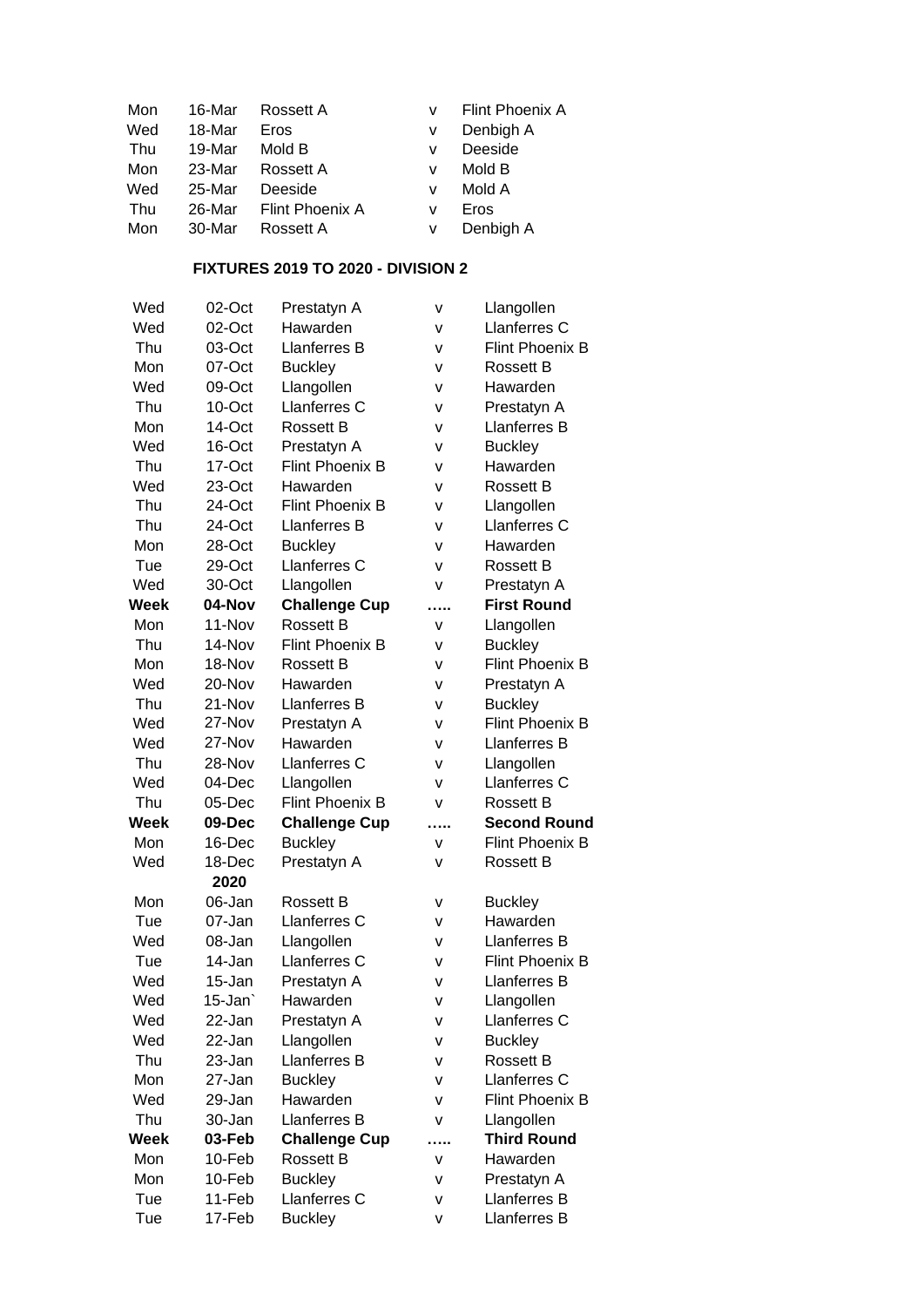| Wed  | 19-Feb    | Llangollen             | v | <b>Rossett B</b>       |
|------|-----------|------------------------|---|------------------------|
| Thu  | $20$ -Feb | <b>Flint Phoenix B</b> | v | Prestatyn A            |
| Mon  | 24-Feb    | Rossett B              | v | Llanferres C           |
| Wed  | 26-Feb    | Hawarden               | v | <b>Buckley</b>         |
| Thu  | 27-Feb    | <b>Flint Phoenix B</b> | v | Llanferres B           |
| Mon  | 02-Mar    | <b>Buckley</b>         | v | Llangollen             |
|      |           |                        |   |                        |
| Wed  | 04-Mar    | Prestatyn A            | v | Hawarden               |
| Week | 09-Mar    | <b>Challenge Cup</b>   |   | <b>Fourth Round</b>    |
| Mon  | 16-Mar    | Rossett B              | v | Prestatyn A            |
| Thu  | 19-Mar    | Llanferres B           | v | Hawarden               |
| Thu  | 19-Mar    | <b>Flint Phoenix B</b> | v | Llanferres C           |
| Tue  | 24-Mar    | Llanferres C           | v | <b>Buckley</b>         |
| Wed  | 25-Mar    | Llangollen             | v | <b>Flint Phoenix B</b> |

#### **FIXTURES 2019 TO 2020 - DIVISION 3**

| Tue  | $01$ -Oct  | <b>Holywell A</b>      | ٧            | Connah's Quay       |
|------|------------|------------------------|--------------|---------------------|
| Thu  | 03-Oct     | <b>Flint Phoenix C</b> | v            | Prestatyn B         |
| Fri  | 04-Oct     | Denbigh B              | v            | <b>Holywell B</b>   |
| Tue  | 08-Oct     | Connah's Quay          | ٧            | Llanferres D        |
| Tue  | 08-Oct     | <b>Holywell A</b>      | V            | Mold C              |
| Wed  | 09-Oct     | Prestatyn B            | ٧            | Denbigh B           |
| Tue  | 15-Oct     | Llanferres D           | V            | Flint Phoenix C     |
| Tue  | 15-Oct     | <b>Holywell A</b>      | V            | <b>Holywell B</b>   |
| Tue  | 22-Oct     | Mold C                 | v            | Flint Phoenix C     |
| Wed  | 23-Oct     | Prestatyn B            | ٧            | <b>Holywell B</b>   |
| Fri  | 25-Oct     | Denbigh B              | V            | Connah's Quay       |
| Tue  | 29-Oct     | Mold C                 | V            | <b>Holywell B</b>   |
| Thu  | 31-Oct     | Flint Phoenix C        | V            | Denbigh B           |
| Thu  | $31 - Oct$ | Llanferres D           | $\mathsf{V}$ | Prestatyn B         |
| Week | 04-Nov     | <b>Challenge Cup</b>   | .            | <b>First Round</b>  |
| Tue  | 12-Nov     | <b>Holywell B</b>      | V            | Prestatyn B         |
| Tue  | 12-Nov     | Connah's Quay          | ٧            | Flint Phoenix C     |
| Fri  | 15-Nov     | Denbigh B              | v            | <b>Holywell A</b>   |
| Tue  | 19-Nov     | Mold C                 | V            | Llanferres D        |
| Wed  | 20-Nov     | Prestatyn B            | v            | Connah's Quay       |
| Tue  | 26-Nov     | <b>Holywell A</b>      | V            | Llanferres D        |
| Thu  | 28-Nov     | Flint Phoenix C        | v            | <b>Holywell B</b>   |
| Fri  | 29-Nov     | Denbigh B              | V            | Mold C              |
| Tue  | 03-Dec     | Connah's Quay          | V            | Holywell A          |
| Tue  | 03-Dec     | <b>Holywell B</b>      | $\mathsf{V}$ | Llanferres D        |
| Week | 09-Dec     | <b>Challenge Cup</b>   | .            | <b>Second Round</b> |
| Tue  | 17-Dec     | Llanferres D           | v            | Denbigh B           |
| Tue  | 17-Dec     | Connah's Quay          | ٧            | Mold C              |
| Tue  | 17-Dec     | <b>Holywell A</b>      | $\mathsf{V}$ | Prestatyn B         |
|      | 2020       |                        |              |                     |
| Tue  | 07-Jan     | <b>Holywell B</b>      | ٧            | Denbigh B           |
| Wed  | 08-Jan     | Prestatyn B            | V            | Llanferres D        |
| Thu  | 09-Jan     | Flint Phoenix C        | ٧            | Connah's Quay       |
| Tue  | 14-Jan     | Mold C                 | V            | Holywell A          |
| Tue  | 14-Jan     | <b>Holywell B</b>      | V            | Connah's Quay       |
| Fri  | 17-Jan     | Denbigh B              | v            | Prestatyn B         |
| Tue  | 21-Jan     | Mold C                 | V            | Prestatyn B         |
| Tue  | 21-Jan     | <b>Holywell B</b>      | ٧            | <b>Holywell A</b>   |
| Thu  | 23-Jan     | Flint Phoenix C        | V            | Llanferres D        |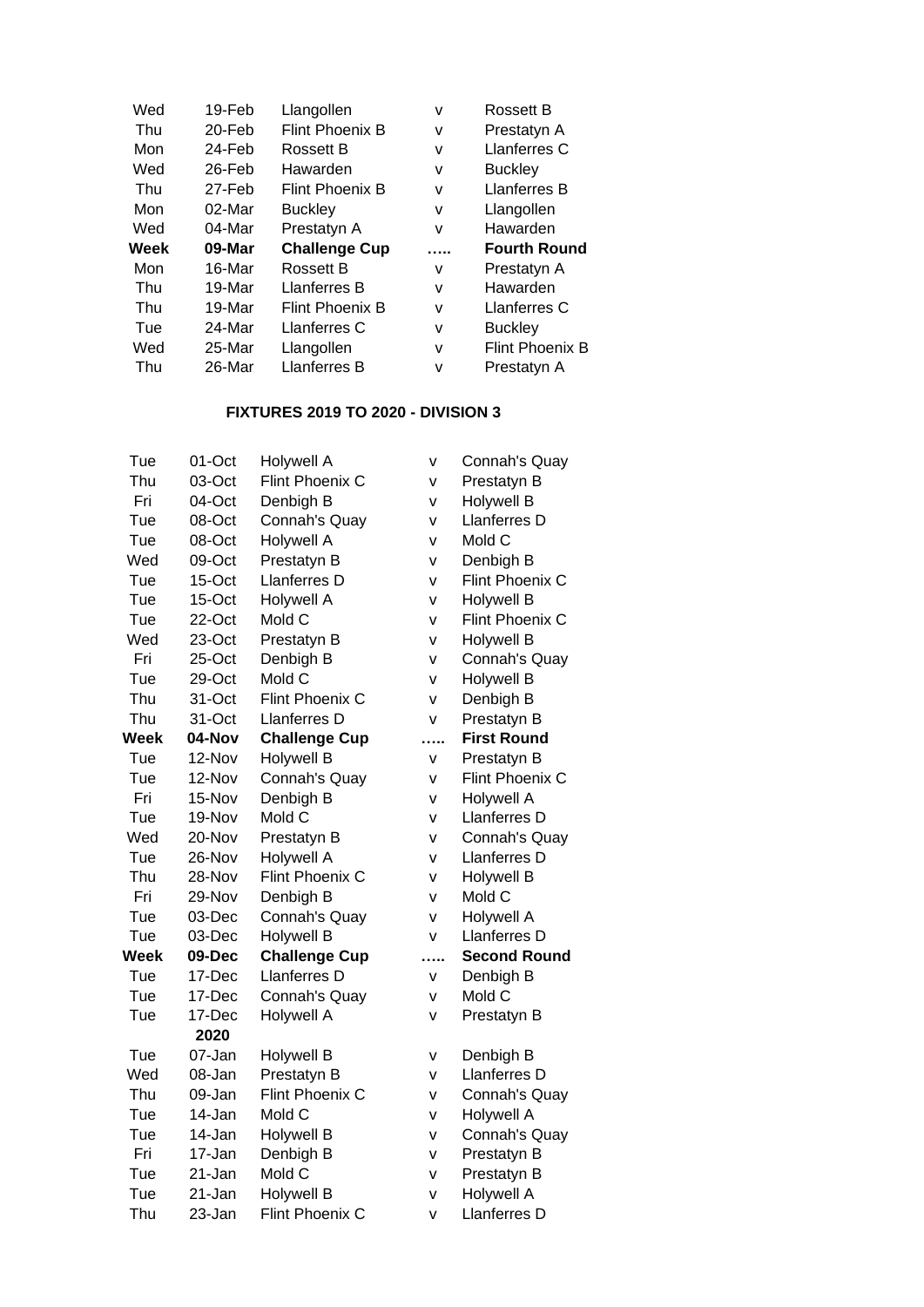| Tue  | 28-Jan | Holywell A           | v | Denbigh B           |
|------|--------|----------------------|---|---------------------|
| Tue  | 28-Jan | Mold C               | v | Connah's Quay       |
| Wed  | 29-Jan | Prestatyn B          | v | Flint Phoenix C     |
| Week | 03-Feb | <b>Challenge Cup</b> |   | <b>Third Round</b>  |
| Tue  | 11-Feb | Connah's Quay        | v | <b>Holywell B</b>   |
| Thu  | 13-Feb | Flint Phoenix C      | v | Mold C              |
| Tue  | 18-Feb | Llanferres D         | v | <b>Holywell B</b>   |
| Tue  | 18-Feb | Mold C               | v | Denbigh B           |
| Wed  | 19-Feb | Prestatyn B          | v | <b>Holywell A</b>   |
| Tue  | 25-Feb | <b>Holywell B</b>    | v | Mold C              |
| Tue  | 25-Feb | Llanferres D         | v | Connah's Quay       |
| Fri  | 28-Feb | Denbigh B            | v | Flint Phoenix C     |
| Tue  | 03-Mar | Connah's Quay        | v | Prestatyn B         |
| Thu  | 05-Mar | Flint Phoenix C      | v | Holywell A          |
| Fri  | 06-Mar | Denbigh B            | v | Llanferres D        |
| Week | 09-Mar | <b>Challenge Cup</b> | . | <b>Fourth Round</b> |
| Tue  | 17-Mar | Llanferres D         | v | Mold C              |
| Tue  | 17-Mar | Holywell A           | v | Flint Phoenix C     |
| Tue  | 24-Mar | Connah's Quay        | v | Denbigh B           |
| Tue  | 24-Mar | <b>Holywell B</b>    | v | Flint Phoenix C     |
| Wed  | 25-Mar | Prestatyn B          | v | Mold C              |
| Tue  | 01-Apr | Llanferres D         | v | Holywell A          |
|      |        |                      |   |                     |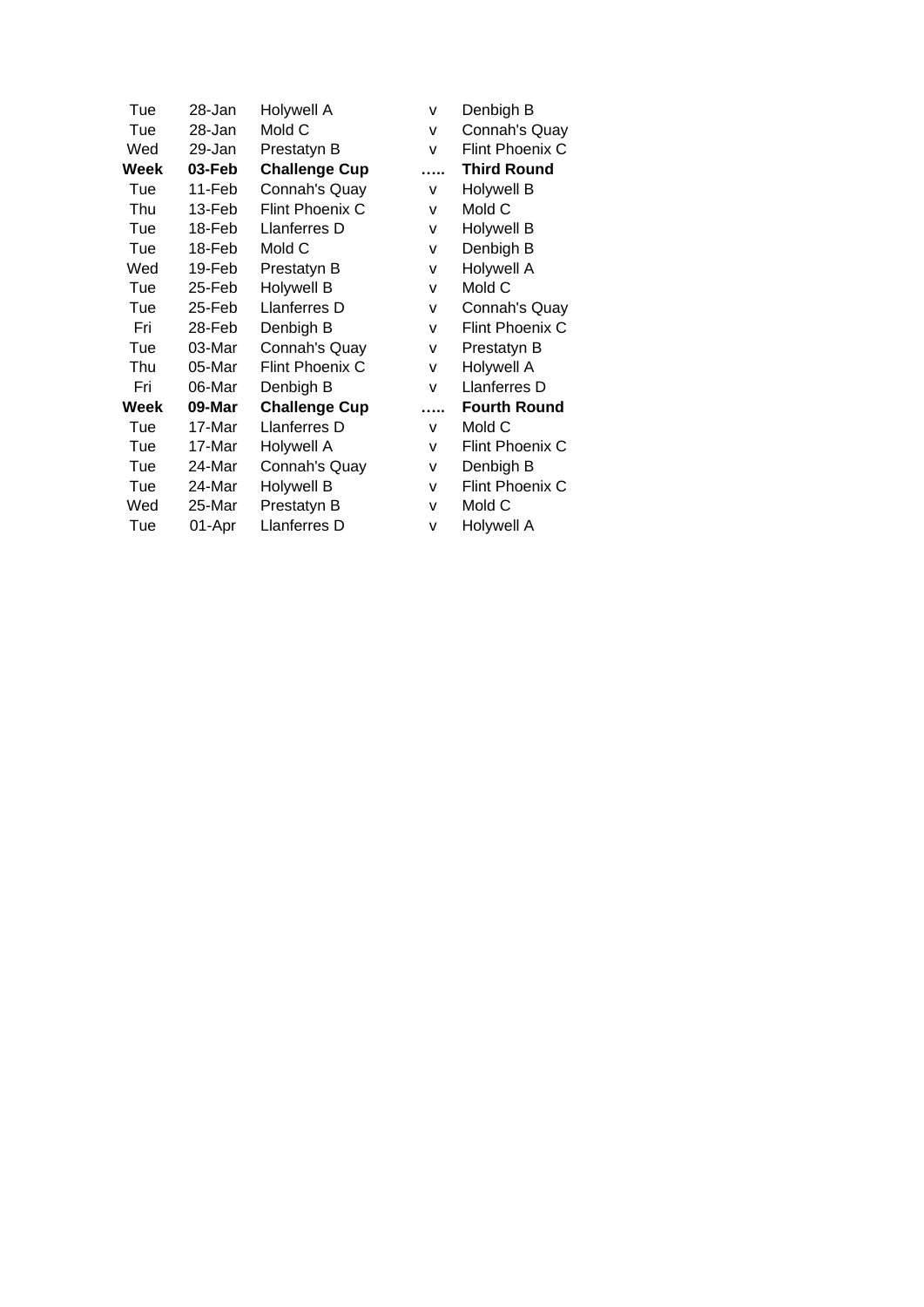# **NORTH EAST WALES BADMINTON LEAGUE – RULES**

#### **ADMINISTRATION**

- 1. The league shall be called "The North East Wales Badminton League NEWBL"
- 2. The League shall consist of clubs affiliated to Badminton Wales and within the former area of the North East Wales Badminton Association (NEWBA) or, with the approval of the League Committee, any other county association.
- *3.* The business of the League shall be managed by a committee comprising chairman, vice-chairman, secretary, match-secretary, treasurer, tournament secretary, press secretary and five other elected members. Amendments to the composition of the committee may be made at the annual general meeting.

Following election, the Committee shall meet at the following approximate times for the stated reason, plus ongoing business and may meet at other times as requirements arise: -

*Mid June* to determine next season's league structure. *Late September* to discuss any initial difficulties experienced by clubs and initiate Presentation Night. *Mid November* to discuss the early weeks of the season. *Mid January* to discuss annual tournament and end-of-season Presentation Night. *Late March* for the pre-AGM meeting.

- 4. The committee shall have the power to perform the functions conferred upon it by these rules, to interpret them and to determine any matters not contained in them. At committee meetings, five committee members shall form a quorum.
- 5. League officials and representatives shall be elected at the annual general meeting.
- 6. The League Committee or any club supported by two other clubs may request a special general meeting on written request to the secretary.
- 7. Seven days' notice of a general meeting shall be given by the secretary to all clubs together with a copy of the Agenda.
- 8. Only bona fide members of the league's constituent clubs shall be entitled to attend and vote at general meetings. Ten such persons shall form a quorum.
- 9. The accounts of the league shall be presented to the annual general meeting and shall be audited by a person appointed at the previous annual general meeting.
- 10. League fees shall be determined at the annual general meeting and notified to clubs prior to the commencement of the following season.
- 11. Clubs must inform the League Match Secretary by not later than 31<sup>st</sup> May of the name, address, e-mail address and telephone number of their secretary, match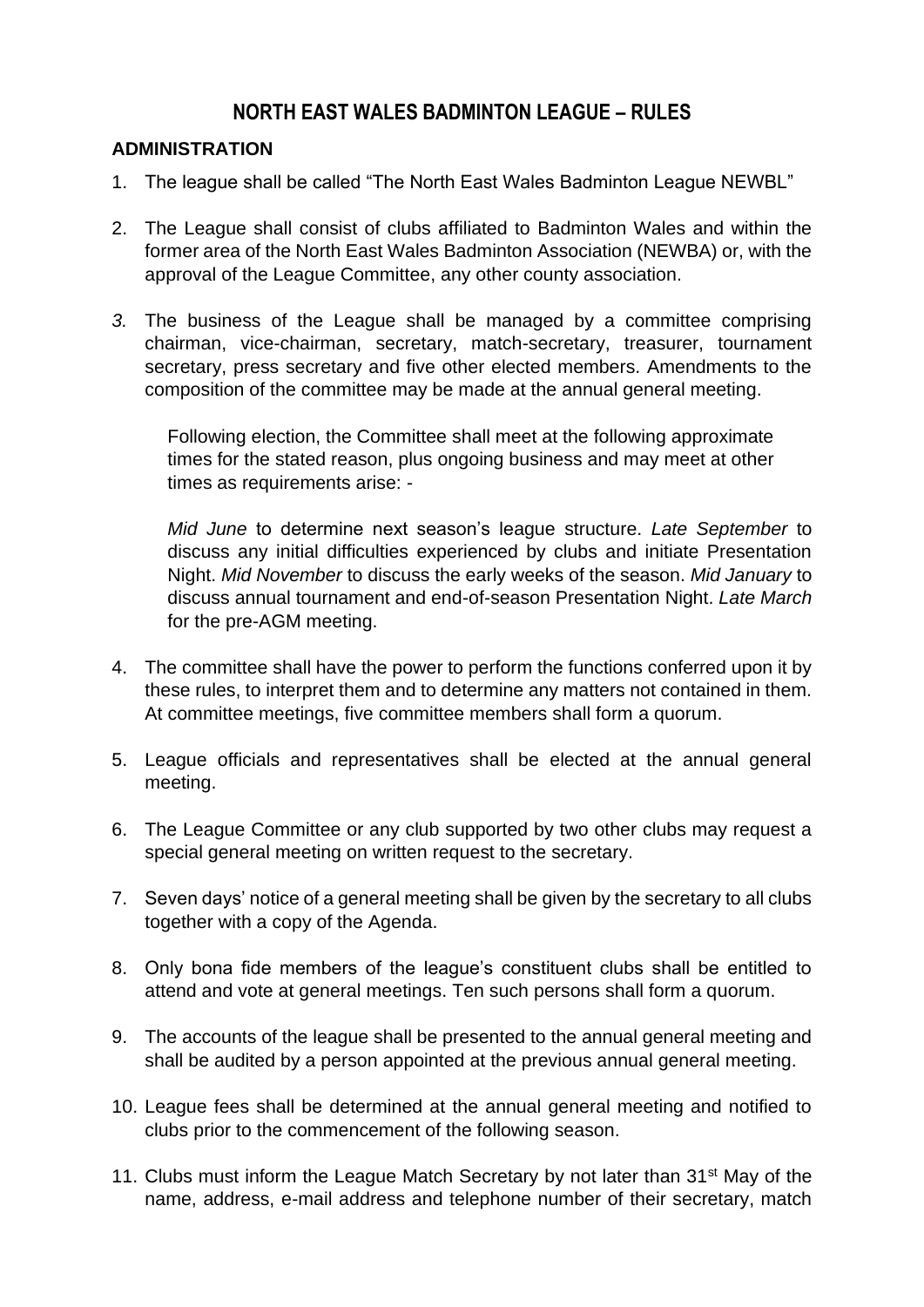secretary, club welfare officer, the number of teams to be entered in the league and the match nights, venues and start times of each of their teams. If a Club has only one person fulfilling their official roles, that club must provide an additional name, with details as above, to be a second contact for NEWBL communications. Failure to do so will incur a fine of £10.

12. Any of these rules may be altered or rescinded or any new rule may be made at a general meeting provided that notice of a proposed alteration, rescission or addition has been given on the notice announcing the meeting. Any resolution for submission to the annual general meeting shall be received by the league secretary not less than 14 days prior to the date of the meeting.

### **LEAGUE COMPOSITION**

- 13. Clubs may enter any number of teams in the league.
- 14. The league shall be divided into divisions comprising, as far as possible, eight teams each. Any inequality in the composition of the divisions due to teams entering or leaving the league shall be accommodated in the lower divisions. The composition of the divisions shall be determined by the League Committee prior to the start of each season and, in exceptional circumstances, may be amended at any time to maintain the viability of each division.
- 15. Championships, promotions and relegations shall be decided by the number of league points won on the basis of two points for a win, one point for a draw and none for a defeat, plus in each case one point for the number of events won by each team. In the event of a tie on total points, the total number of events won shall determine the issue. Should a further tie then ensue, the difference between games won and lost shall be the criterion.
- 16. The top two teams in each division except the first division shall be promoted to the next higher division. The bottom two teams in each division except the bottom division shall be relegated to the next lower division.

In the event of the composition of the divisions being re-organised in accordance with rule 14, no team shall be deprived of promotion. If a team is due to be relegated to a division from which a team from the same club is due to be promoted, then their respective relegation and promotion shall be null and void.

17. The secretary shall circulate current league tables to all clubs at suitable intervals throughout the season.

# **ELIGIBILITY AND REGISTRATION**

18. Only bona fide members of league clubs which are affiliated to the Welsh Badminton Union or any other county association as provided for in rule 2 are eligible to play in league matches. The method of registering players for affiliation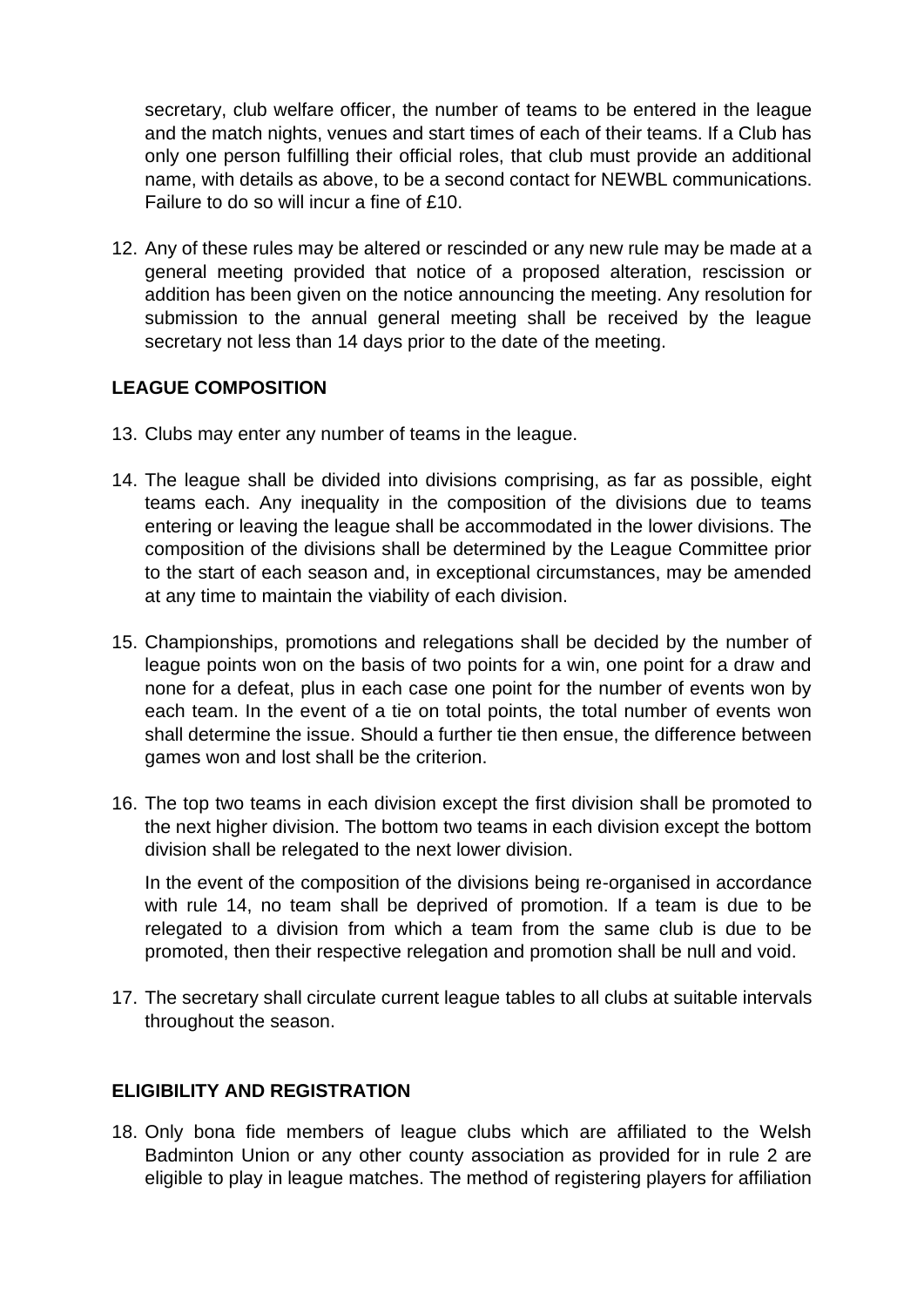purposes and the amount of fees will be notified to clubs prior to the start of the season.

- 19. For League registration purposes, all Clubs must submit their Team Registration Fee (£10 per Team) and lists of their Men and Ladies, in each case in strict order of individual merit, to the League Match Secretary by the 30<sup>th</sup> September ready for the start of a new season. Clubs that fail to meet this requirement will not be allowed to play badminton in the NEWBL until the list has been received by the League Match Secretary. Clubs will incur a fine of £25 and a points deduction will be applied, which will be decided by the League Committee.
- 20. Teams in league matches shall comprise of four men and four ladies. Clubs shall not register less than this number for each team. However, clubs may register more than this number to represent each team provided that all players registered in the A team are merited higher than those in the B team and so on. The registration of reserves which does not comply with the club's order of merit is not permitted.
- 21. Additions to the registration list may be made in writing to the League Match Secretary at any time provided that the additional registration is consistent with the club's order of merit and that the player does not play in matches during the 24 hours immediately preceding the time and date of the first match for which registered.
- 22. Any player may be re-registered from one team to another provided that the club's order of merit is maintained with due regard to the current form of its players. Seven days' notice of re-registration shall be given to the league match secretary and confirmed in writing. A player re-registered to a lower team shall not play for that team within the days Sunday to Saturday inclusive of the week in which that player represented the team from which re-registered.
- 23. If a team requires a reserve to play in a match, the reserve may be selected from any of the club's registered players provided that the player is not registered for a team higher than that for which required as a reserve. Reserves names on score sheets shall be marked with a capital R.
- 24. In the event of a player playing in a team lower than that for which registered, a points deduction will be applied which will be decided by the League Committee.
- 25. If a player transfers from one club to another, the receiving club must register the player in accordance with rule 21. The new registration must state which club the player has transferred from and be signed by the transferred player. On receipt of the new registration, the player's registration with the former club will be automatically cancelled and the releasing club informed by the league match secretary. If this procedure is not complied with, the player will be regarded as unregistered and will be subject to the conditions of rule 27.
- 26. No player shall be registered to represent more than one club concurrently.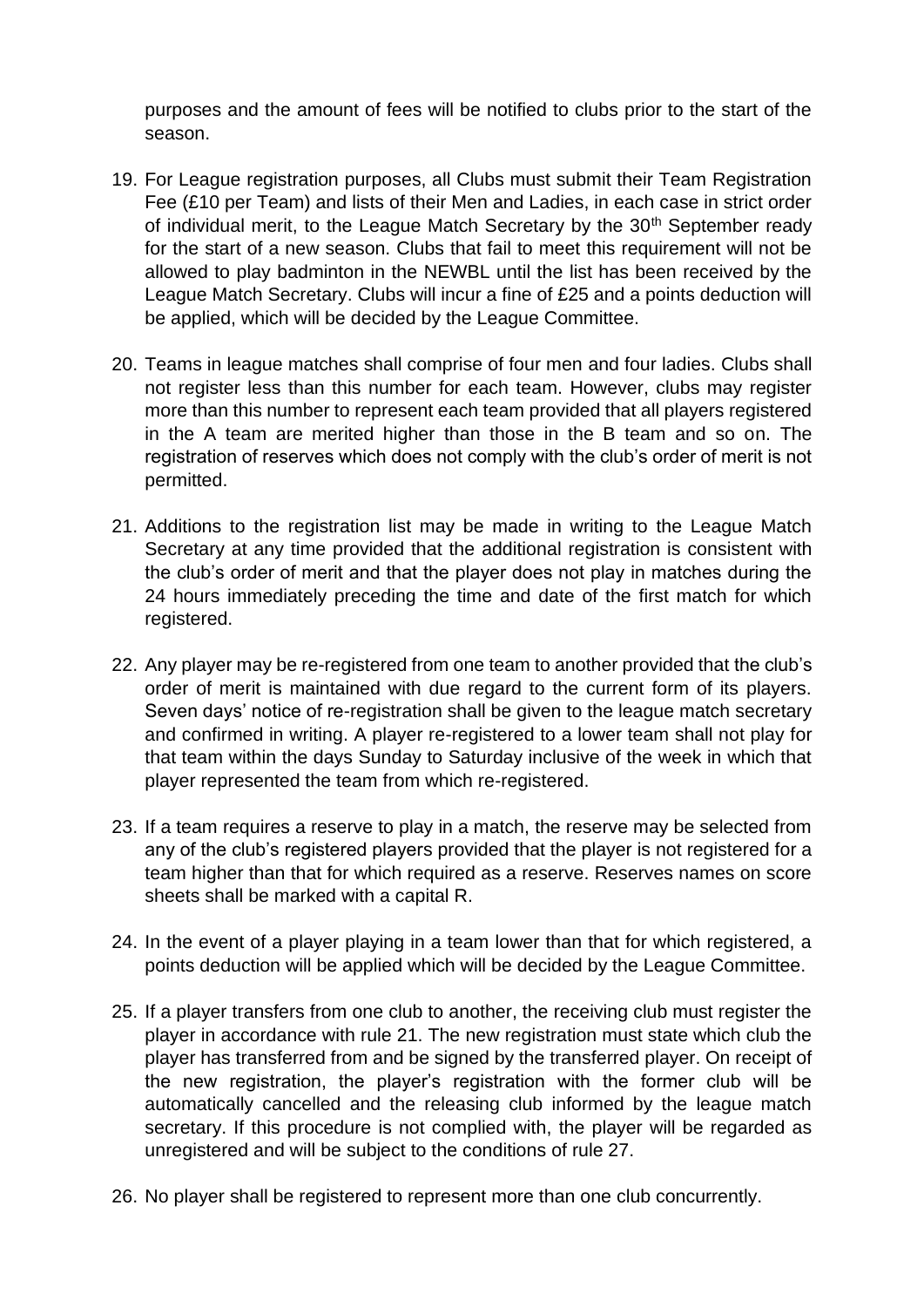- 27. In the event of a club playing an unregistered player, a points deduction will be applied, which will be decided by the League Committee.
- 28. A player may not play as a reserve for any higher team on more than six occasions throughout the season. The total of six shall be cumulative regardless of which of a club's teams the player act as a reserve for. If a player acts as such a reserve more than six times, the events in which the player played shall be awarded to the opposing team and the results of the match amended accordingly. The sixth occasion the player acts as such a reserve shall be notified by the club to the League Match Secretary within seven days of the event. Failure to do so will incur a fine of £10.00.
- 29. No player shall play more than one NEWBL match on the same night, nor shall a player play in both a NEWBL match and a match for another League on the same night. If this rule is contravened, the League Committee reserves the right to impose up to a 4 match ban on the player concerned and to fine the responsible club £10.

### **MATCH PLAY**

- 30. Each match shall consist of eight events of the best of three games of 21 points, comprising four mixed, two ladies' and two men's doubles. The Rally Point scoring system will be used as defined in Badminton Wales', 'The Laws of Badminton'. The result of the match shall be decided by the number of events won by each team as described in Rule 15.
- 30a Matches shall commence promptly at the time stated in the handbook and continue without interruption. The order of play shall be mixed doubles in order of merit, 1<sup>st</sup> ladies' doubles, 1<sup>st</sup> men's doubles, 2<sup>nd</sup> ladies' doubles and 2<sup>nd</sup> men's doubles. Players must be available for play on this basis unless prior arrangement has been reached between opposing captains. Any pair not available to play when required shall forfeit the event for which they were late by 21 points to nil. The order of play may be varied during a match by agreement between captains. Any player arriving 30 minutes after the start time, without prior permission, shall forfeit two games by the score of 21 points to nil.
- 31. Prior to the commencement of play, captains shall simultaneously exchange team sheets and alterations shall not be permitted during the course of the match. It is not necessary for the pairing of couples to follow a club's order of individual merit, but pairs nominated on the team sheet shall be played in strict order of strength in all events. The League Committee will only act on breaches of this rule in response to a written complaint by the opposing team. The Committee's decision on such complaints shall refer only to the match in which the complaint arose. If the complaint is upheld, a points deduction will be applied, which will be decided by the League Committee.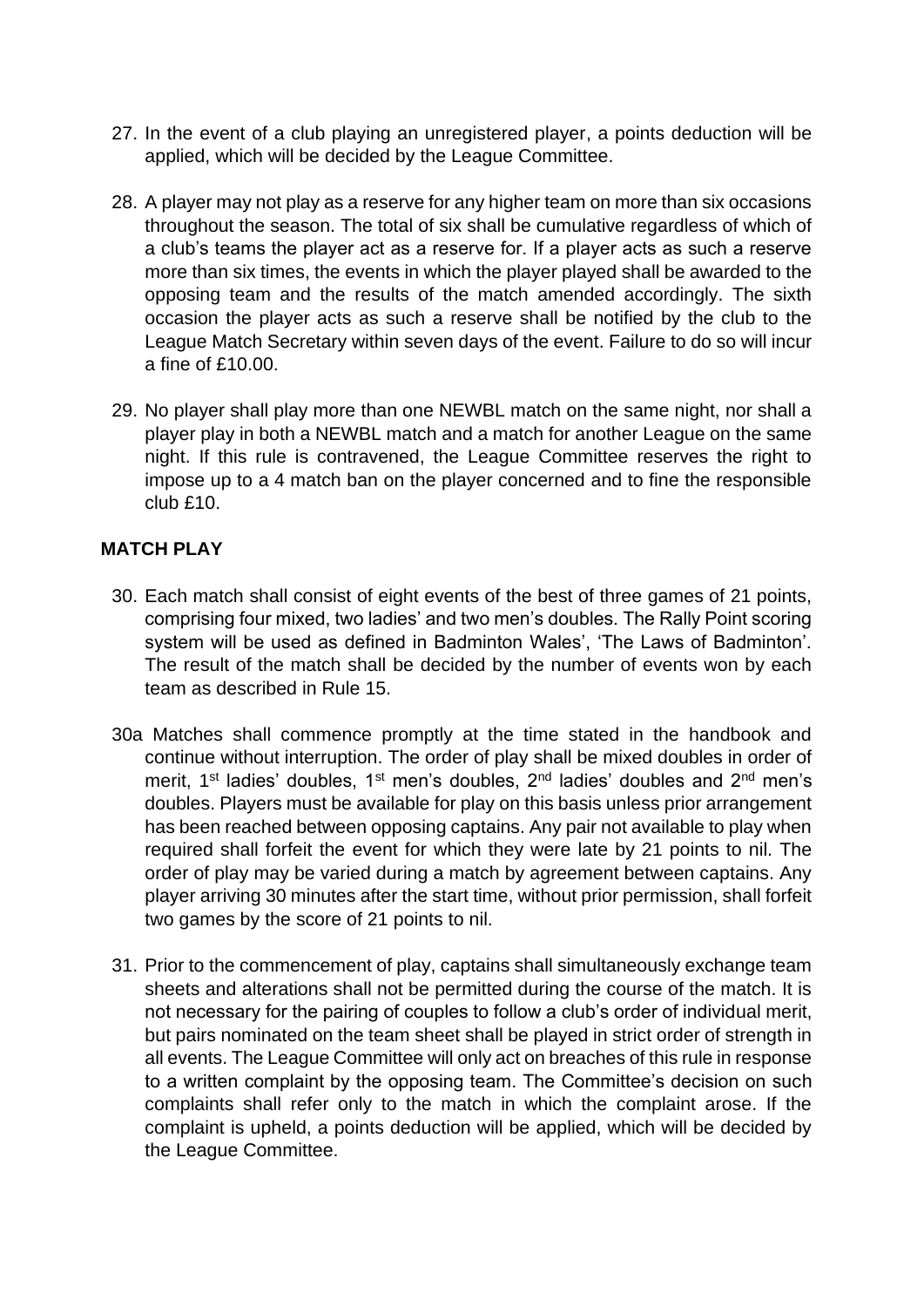- 32. At the end of each match, two copies of the score sheet must be signed by both captains. All items on each score sheet (date and time of commencement, teams' and players' names, venue, game scores, total events, games and points) must be completed. Additionally, both team captains shall note on the reverse of their score sheets, the names of the man and lady on their opponents' team seen as their players of the match. The Visiting captain shall give his/her original (top) copy of the score sheet to the Home captain, who is responsible for the accuracy of the above items and for sending one copy of the score sheet to the League Match Secretary and one to the League Press Secretary, both to arrive within seven days of the date of the match. The Home club shall incur a fine of £10 in respect of either score sheet not received on time. Any score sheet not fully completed may be returned to the Home club secretary for completion and re-submission, which will inevitably make them late, thus incurring the above fine plus a nominal postal fee for their return. Note: - carbon copies of score sheets are not acceptable but legible photocopies of original sheets are seen as acceptable alternative to top copies.
- 33. Visiting teams shall abide by the by-laws of the home club with regard to lets and faults providing they do not contravene the laws of badminton. Opposing captains shall also resolve any other matters which may affect play prior to commencement.
- 34. Feather shuttles shall be used in NEWBL matches.
- 35. Any pair may request the provision of a scorer at any time during play.
- 36. All players taking part in any NEWBL event must wear proper badminton clothing (NO "Fun" T-shirts, cycling shorts, etc.) which may be of any colour or combination of colours. The wearing of track suits, unless all white, is not permitted except in the warm-up period.

# **POSTPONEMENTS AND CONCESSIONS**

- 37. The postponement of matches is not permitted except for the unavailability of the hall or severe inclement weather or, in exceptional circumstances, by the order of the League Committee. Any club wishing to postpone a match must obtain the permission of the League Match Secretary before informing the opposing club. Player unavailability, owing to commitment playing in another league, would not be considered as an exceptional circumstance to grant a match postponement.
- 38. The home club of a postponed fixture will be responsible for re-arranging the match by offering to the opposing club, in writing, not less than two alternative dates which do not coincide with a scheduled fixture of the opposing team. The opposing team must make a written acceptance of one of the dates except that they may refuse a date which coincides with any NEWBL event, in which case a substitute date must be offered. The home club must inform the League Match Secretary of the revised date of the fixture immediately it is conformed.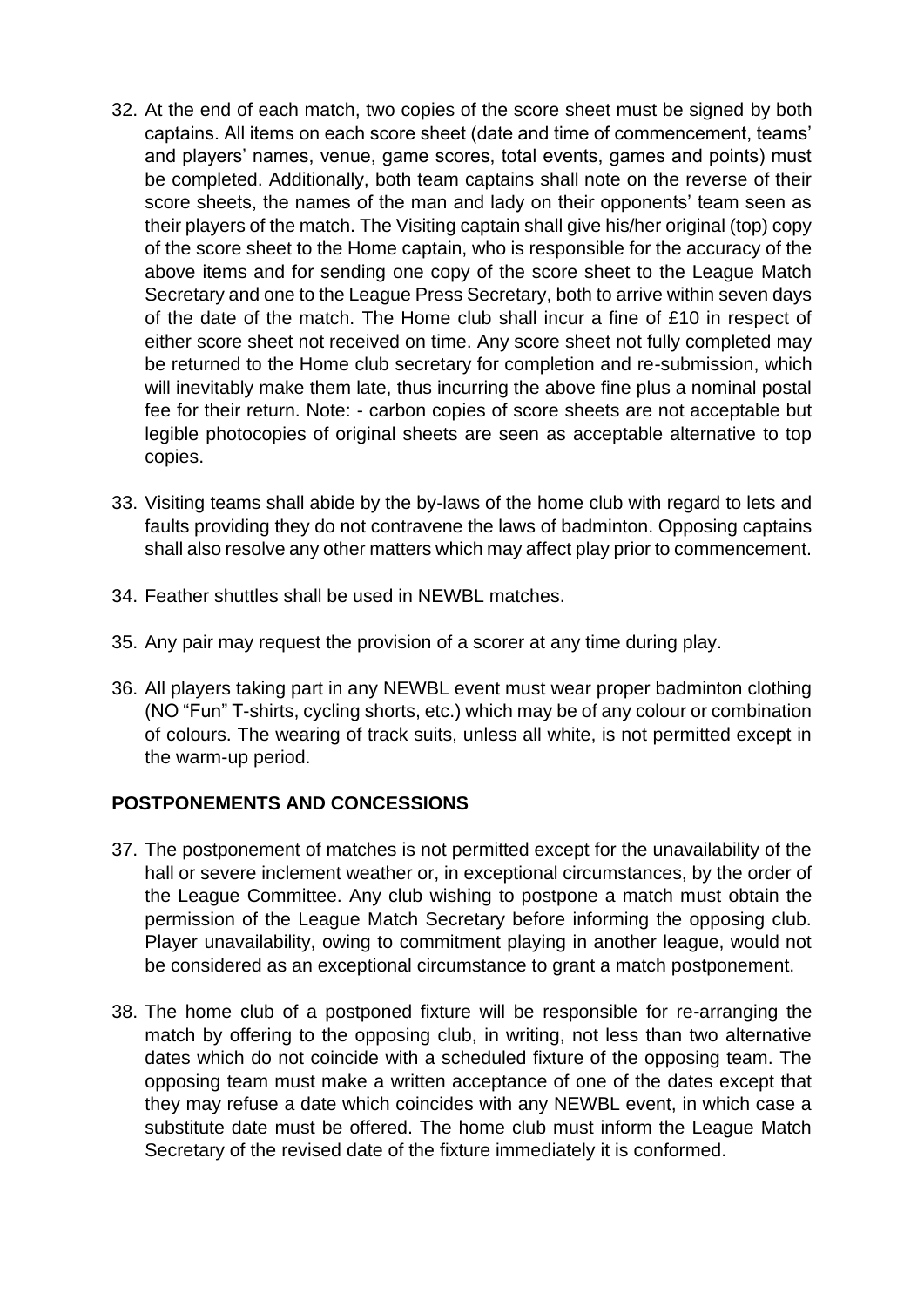- 39. The concession of matches is to be discouraged and will only by granted by the League Match Secretary after all other options have been considered. If a Club concedes a match without the permission of the League Match Secretary, the Club will incur a fine of £10 and the League Committee may require the fixture to be played on an alternative date.
- 40. The League Committee shall have the right to investigate the reasons for any unfulfilled fixture arising from Rules 37-39 and may penalise the Club responsible, if appropriate.

# **LEAGUE TOURNAMENT**

- 41. Entry to the league tournament shall be restricted to players registered with the NEWBL. Registered players whose playing standard is considered by the League Committee to be inconsistent with the 'Moderates' status of the tournament, shall be debarred and be informed of their exclusion at the time of issue of tournament entry forms. The number of such players shall be determined by the League Committee. The Committee reserve the right to refuse entry to any other player for a stated reason and such exclusions shall be notified on receipt of a completed tournament entry form. For tournament purposes, no player registrations will be accepted after 21<sup>st</sup> February.
- 42. It shall be a condition of entry that no player shall have any commitment which necessitates leaving the hall during the hours of play of the tournament. Any player found to have such a commitment shall be immediately scratched from the event for which not available with no right of return.
- 43. Players must complete all their games in the tournament and shall not withdraw after commencement of play without, in the opinion of the tournament secretary, a satisfactory reason.
- 44. The submission of a tournament entry form shall signify the acceptance by the player of the foregoing rules and any other rules and conditions which may be attached to the entry form. A player contravening any of these rules and conditions may be subjected to disciplinary action and debarred from entry to future tournaments.

# **DISPUTES**

45. Clubs and registered players shall have the right to have any complaint concerning the NEWBL investigated by the League Committee provided that the League Secretary is informed in writing within seven days of the event causing complaint. In the case of a dispute arising from a league match, the protesting club shall make a written complaint to the League Secretary within seven days of the fixture and simultaneously inform the opposing club in writing. In the case of a complaint arising from a late start or unavailability of players as required in Rule 33, the protesting captain must additionally inform the opposing captain at the time of the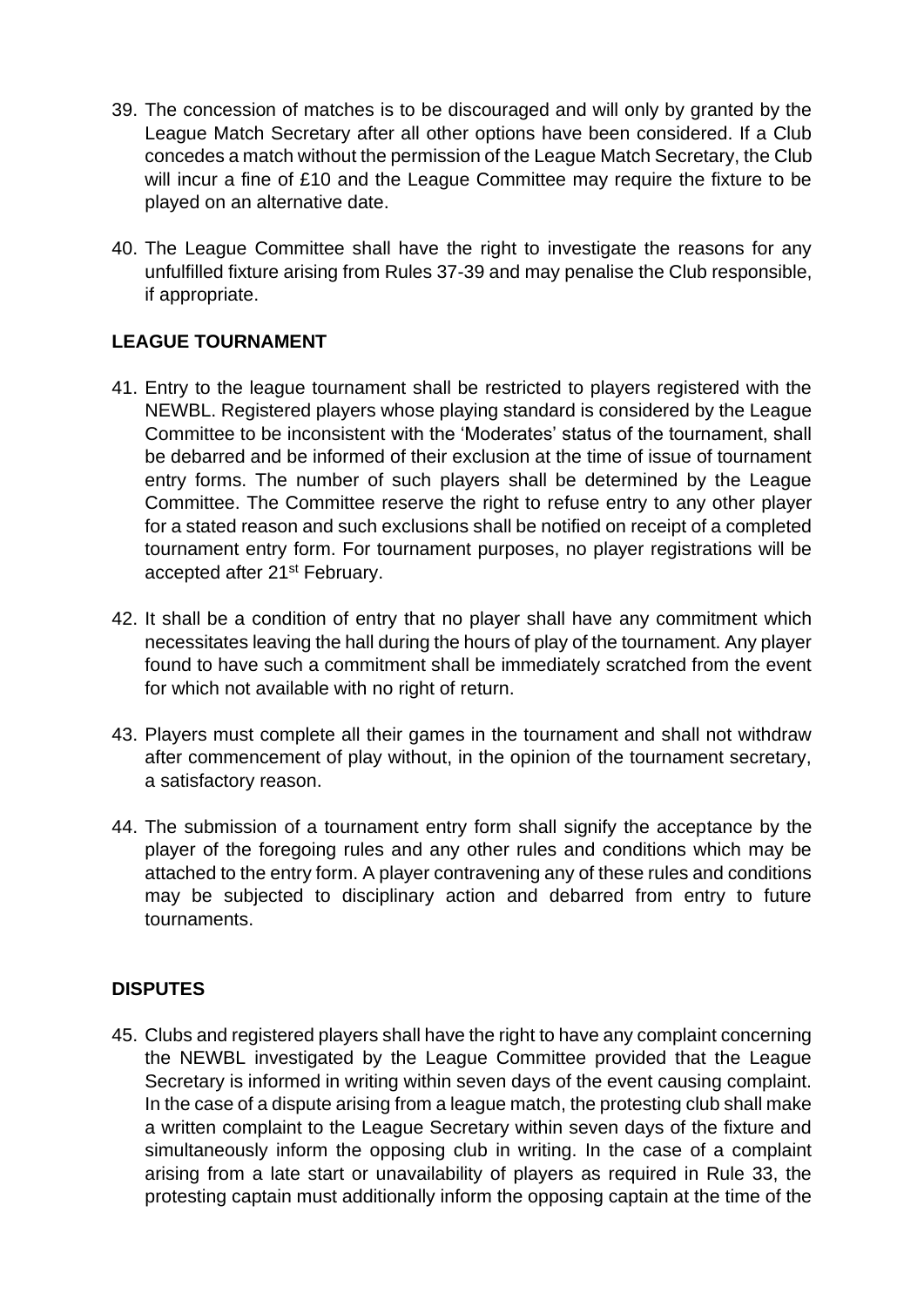occurrence. Any club or registered player involved in a dispute shall have the right to be represented at the League Committee meeting at which the dispute is considered.

45a. Social Media shall not be used to air grievances against NEWBL, League Officials or clubs and players registered with the NEWBL. Any justified grievance should be raised using the Disputes process as set out in League Rule 45. Any contravention of this Rule will result in action by the League Committee.

### **TROPIES**

46. At the end of each season, trophies shall be awarded as follows: -

Divisional winners shall receive one team trophy to be held for one year and eight individual trophies for the usual members of the winning team.

Divisional runners-up shall receive eight individual perpetual trophies for the usual members of the runners-up team.

Trophies shall be provided by the League but the Clubs involved may request as many further individual trophies as required, at the Club's expense. Clubs should request additional trophies only for players who have played in a significant number of matches.

# **CUP AND PLATE COMPETITIONS**

- 1. Entry to the competitions shall not be compulsory, but participating league clubs may enter any number of teams. Clubs entering the Cup competition must indicate whether they wish to participate in the Plate competition if qualified to do so as provided for in rules 3 and 4.
- 2. If the number of teams entering the Cup competitions is such that a full draw cannot be made, teams entering will be seeded based on their handicaps. The top number of seeds required to give a full draw in the second round will receive byes from the first round.
- 3. If the first round of the Cup competition comprises a full draw, teams qualifying for the Plate competition shall be those who play and loose in this round.
- 4. If the first round of the Cup competition does not comprise a full draw, teams qualifying for the Plate competition shall be those who play and loose in the first round plus those who play and loose in the second round provided they have not played and won in the first round.
- 5. The first round draw of the Plate competition shall include all qualifying teams regardless of handicap.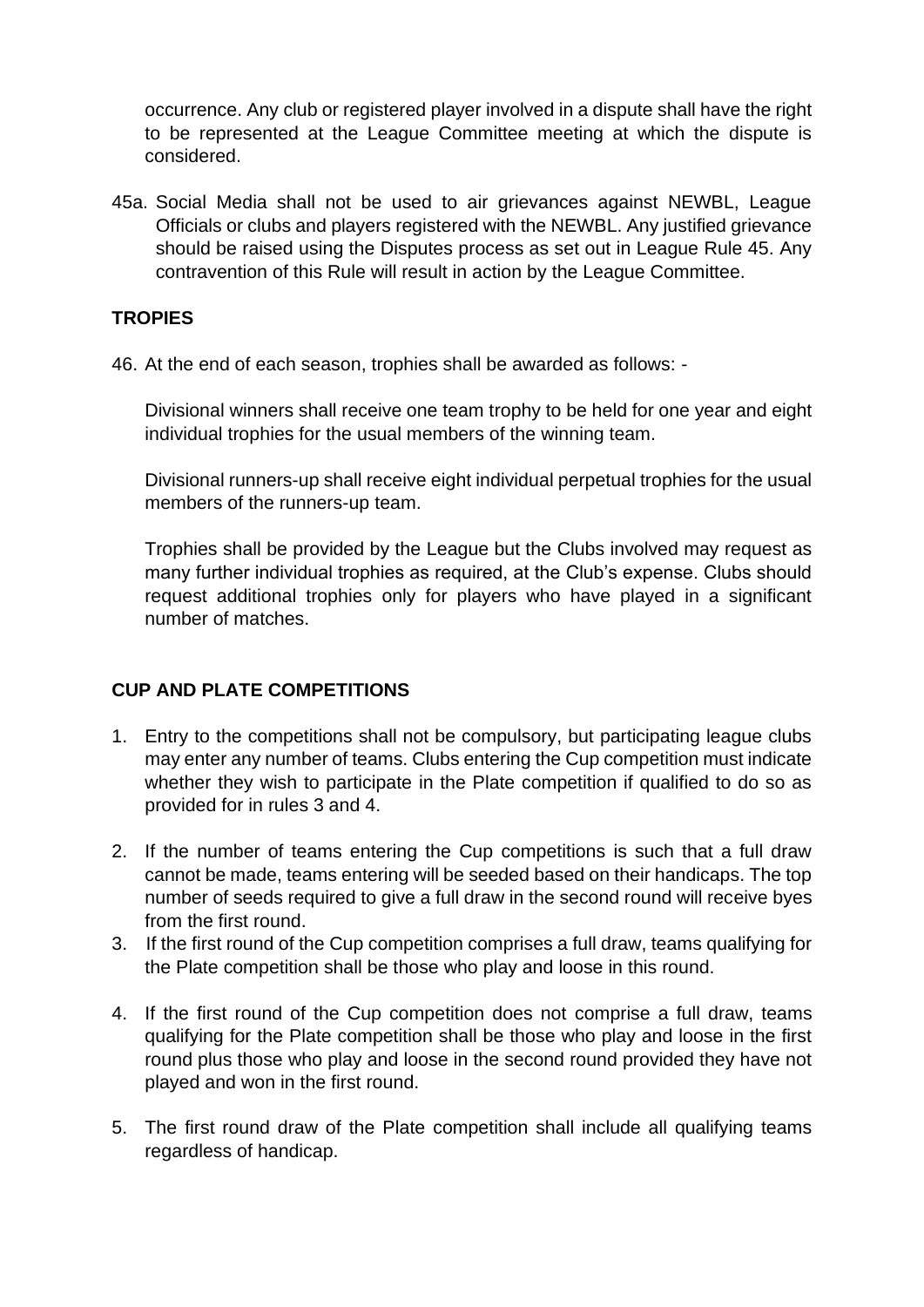- 6. Except as provided for in rule 2, the ties for each round of the Cup and Plate competitions shall be obtained by an unseeded draw, the first team out of the draw being the home team who shall be responsible for arranging the date and venue of the match and informing the visiting team at least seven days before the commencement of the club match. The draw for the semi-finals shall be made in the presence of the participating team captains immediately prior to the matches being played. The Cup Committee shall endeavour to arrange semi-final and ties on neutral courts, but may nominate any venue of their discretion.
- 7. When required to do so, each participating club shall submit a list of players in strict order of merit who will represent that club in the competition. If a club does not submit such a list by the required date, it will be assumed that the club does not wish to enter the competitions.
- 8. Teams in the Cup and Plate matches shall comprise of four men and four ladies. Clubs shall not register less than this number for each team. However, clubs may register more than this number to represent each team provided that all players registered in the A team are merited higher than those in the B team and so on. The registration of players which do not comply with the club's order of merit is not permitted and any players registered separate to the provisions of this rule shall be regarded as being registered in the club's lowest team.
- 9. Except as provided for in rule 11, additions to the registration list may be made in writing to the Cup secretary provided that the additional registration is consistent with the club's order of merit and that seven days notices prior to the Monday of cup week is given.
- 10. Except as provided for in rule 11, any player may be re-registered from one to another team provided that the club's order of merit is maintained with due regard to the current form of its players. Seven days notice of re-registration prior to the Monday of cup week shall be given to the Cup secretary and confirmed in writing.
- 11. No new registrations or re-registration to a lower team shall be permitted after the round of the Cup and Plate competitions immediately prior to the semi-final round. Additionally, when a team ceases to remain in either the Cup or Plate competitions the players registered for that team at the time of its elimination shall not be allowed to be re-registered to a lower team.
- 12. Players may only be registered for the Cup and Plate competitions for a club for which registered in the league.
- 13. In the event of a player playing in a team lower than that for which registered, the match in which the offence occurred shall be awarded to the opposing team.
- 14. In the event of a club playing an unregistered player, the match in which the offence occurred shall be awarded to the opposing team.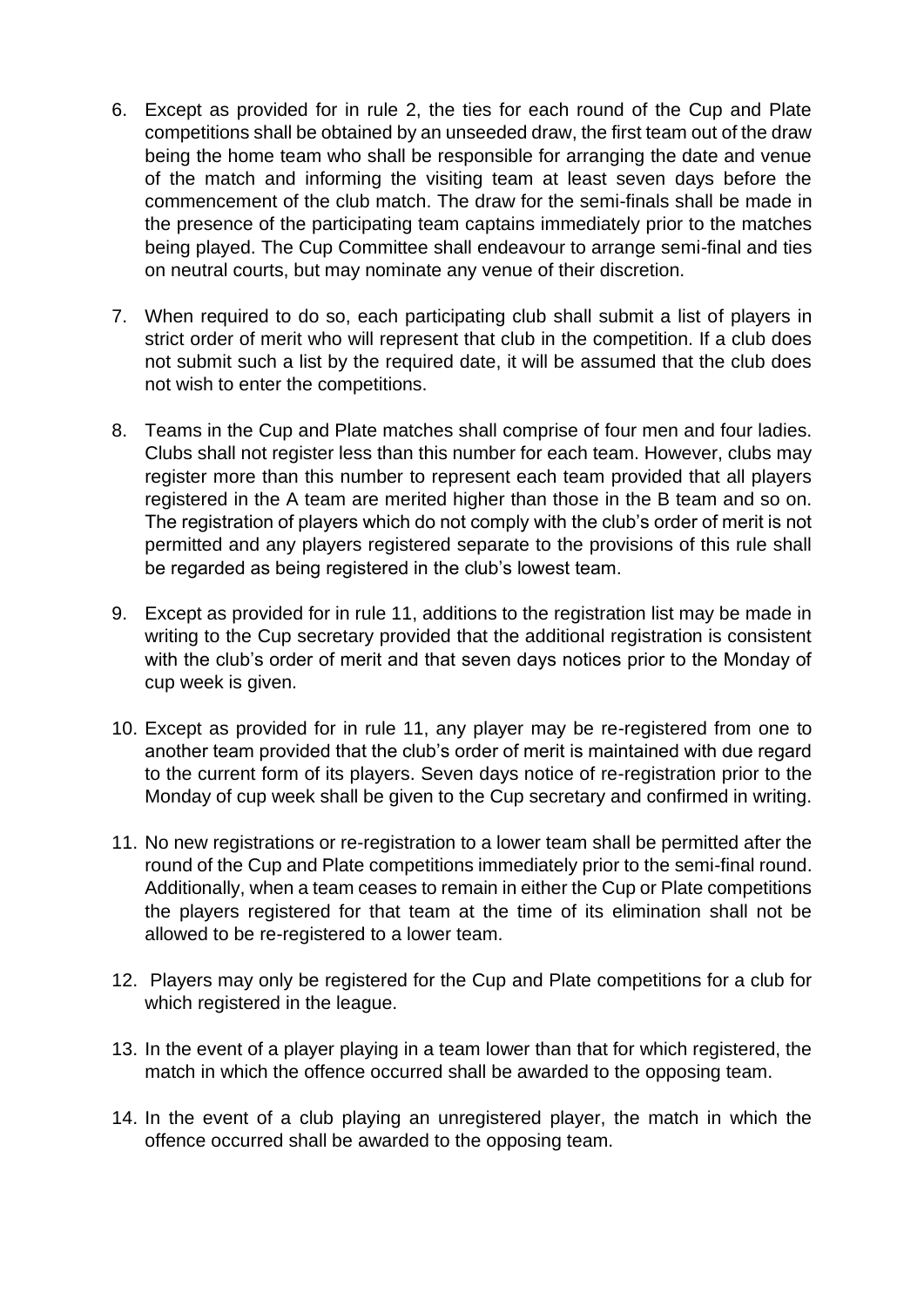- 15. If a club requires a player to play in a team higher than that for which registered, the player may be selected from any of the club's registered players provided that the player is not registered for a team higher than that for which required.
- 16. A player may not play for a higher team than that for which registered on more than two occasions throughout the currency of the Cup and Plate competitions. The total of two shall be the cumulative regardless of which of the club's higher teams the player represented. If a player represents a higher team more than twice, the events in which the player played shall be awarded to the opposing team by two games to love. The points scored in such games shall be 21 to the team to whom they are awarded, and the adjusted handicap score, whether plus or minus, to the offending team.
- 17. No player shall be allowed to play in more than one Cup or Plate match in the same night.
- 18. All participating teams shall be allocated a handicap based the submitted list of players which will apply throughout both Cup and Plate competitions. Handicaps cannot be altered except that the Cup Committee reserve the right to re-handicap in the event of a change of a team's personnel by virtue of a new player registration or a re-registration as provided for in rules 9 and 10. There shall be no alteration of handicap for a player representing a team higher than that for which registered.
- 19. Each match shall consist of eight games comprising four mixed, two ladies' and two men's doubles, each event comprising two games of 21 points. The Rally Point scoring system will be used, as defined in Badminton Wales, 'The Laws of Badminton', except games are only to 21 points and it is not necessary to win by 2 clear points, if the score becomes 20-all. The result of the match shall be decided by the number of games won by each team. In the event of a tie, the team scoring the most points shall be the winner. In the event of a further tie, the first mixed pairs shall play one extra game, the result of which shall decide the match.
- 20. Prior to the commencement of play, captains shall simultaneously exchange team sheets and alterations shall not be permitted during the course of the match. It is not necessary for the pairing of couples to follow a club's order of merit, but pairs nominated on the team sheet shall be played in strict order of strength in all events.
- 21. At the end of each match, two copies of the score sheet must be signed by the home and visiting captains and the time of commencement of play inserted. The hope captain shall be responsible for forwarding one copy of the score sheet to the Cup secretary and one copy to the league press secretary. If a score sheet is not received by the Cup secretary within seven days of a match the home club will be fined £1.00.
- 22. Matches shall commence promptly at the time stated in the handbook and continue without interruption. Any team responsible for a late start will be fined £2.00. The order of play shall be mixed doubles in order of merit,  $1<sup>st</sup>$  ladies' doubles, 1st men's doubles, 2nd ladies' doubles and 2nd men's doubles. Players must be available for play on this basis unless prior arrangement has been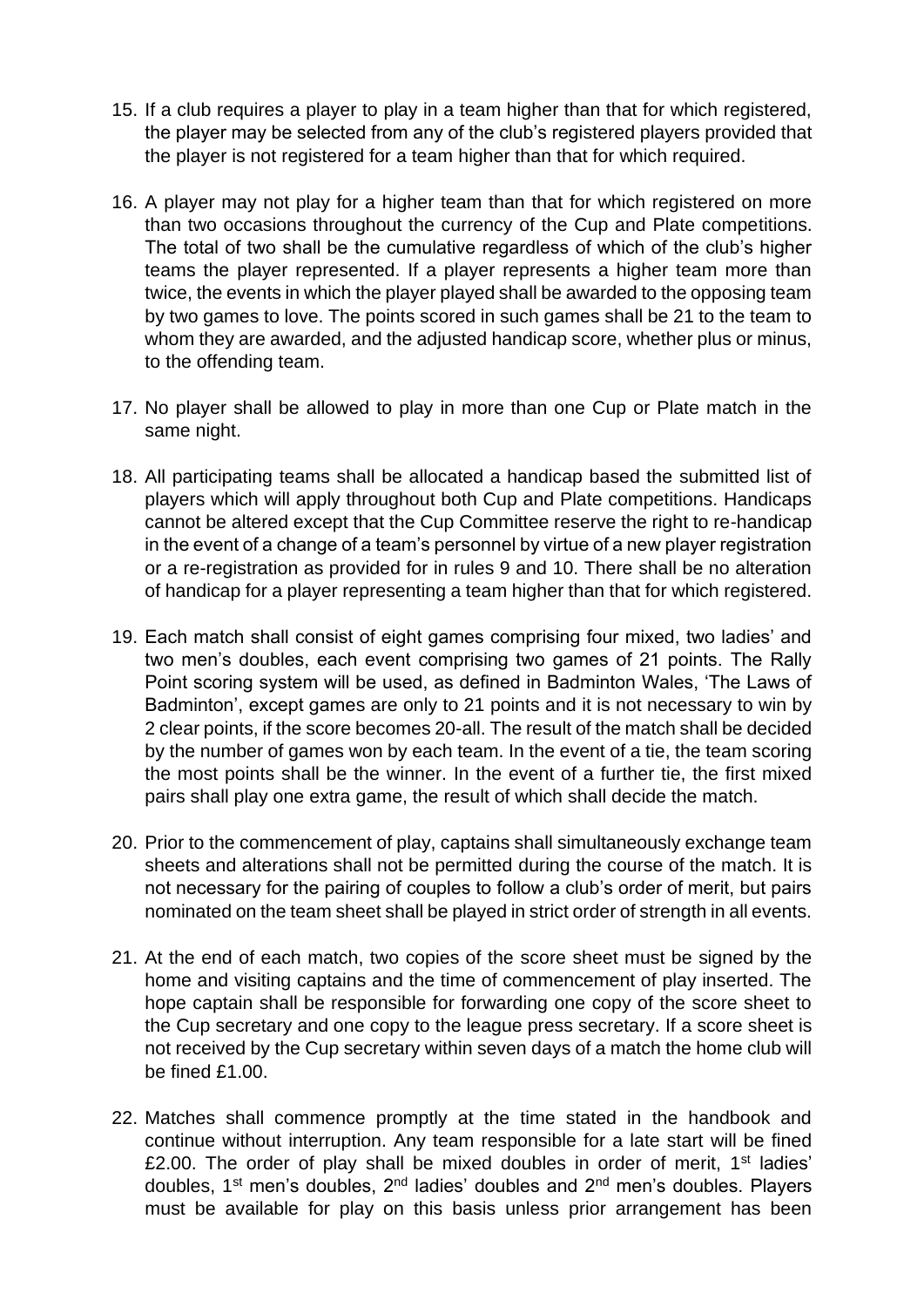reached between opposing captains. Any pair not available for play when required shall forfeit the event for which they were late by 21 points to their adjusted handicapped score. The order of play may be varied during a match by agreement between captains. Any player arriving 30 minutes after start time, without prior permission, shall forfeit two games by the score of 21 points to their adjusted handicapped score.

- 23. Visiting teams shall abide by the bye-laws of the home club with regard to lets and faults providing they do not contravene the laws of badminton. Opposing captains shall resolve any other matters which may affect play prior to commencement.
- 24. Feather shuttles shall be used in all Cup and Plate events which shall be provided by the home team, except that in the semi-finals and finals, the league shall provide the shuttles.
- 25. Cup and Plate matches must be played during the weeks designated in the handbook except as provided for in rules 27 and 28.
- 26. The postponement of matches is not permitted except for the unavailability of the hall, or in exceptional circumstances, by order of the Cup Committee. Any club wishing to postpone a match must obtain permission of the Cup secretary before informing the opposing club.
- 27. Any match postponed in accordance with rule 26 must be played during the two weeks immediately following the designated week. The home club of a postponed fixture will be responsible for re-arranging the match by offering the opposing club in writing not less than two alternative dates, one of which must be accepted in writing. For this purpose, the Cup and Plate competitions shall take precedence over league fixtures, but the away club may refuse a date on a Sunday or one which coincides with any other league event, in which case a suitable date must be offered. The home club must inform the Cup secretary of the revised date of the fixture immediately it is confirmed.
- 28. If a match is not completed within the time first stipulated in rule 27 the Cup Committee shall determine the result of the match.
- 29. The Cup Committee reserve the right to refuse entry to the Cup and Plate competitions for a specified reason.

#### **DISPUTES**

30. Registered clubs and players shall have the right to have any complaint investigated by the League Committee. All complaints must be made in writing to the appropriate secretary within seven days of the event causing complaint. If the complaint involves another party, a copy of the letter must simultaneously be sent to that party. In the case of a complaint arising from a late start or unavailability of players in a Cup or Plate fixture as required in rule 22, the protesting captain must additionally inform the opposing captain at the time of the occurrence. Any